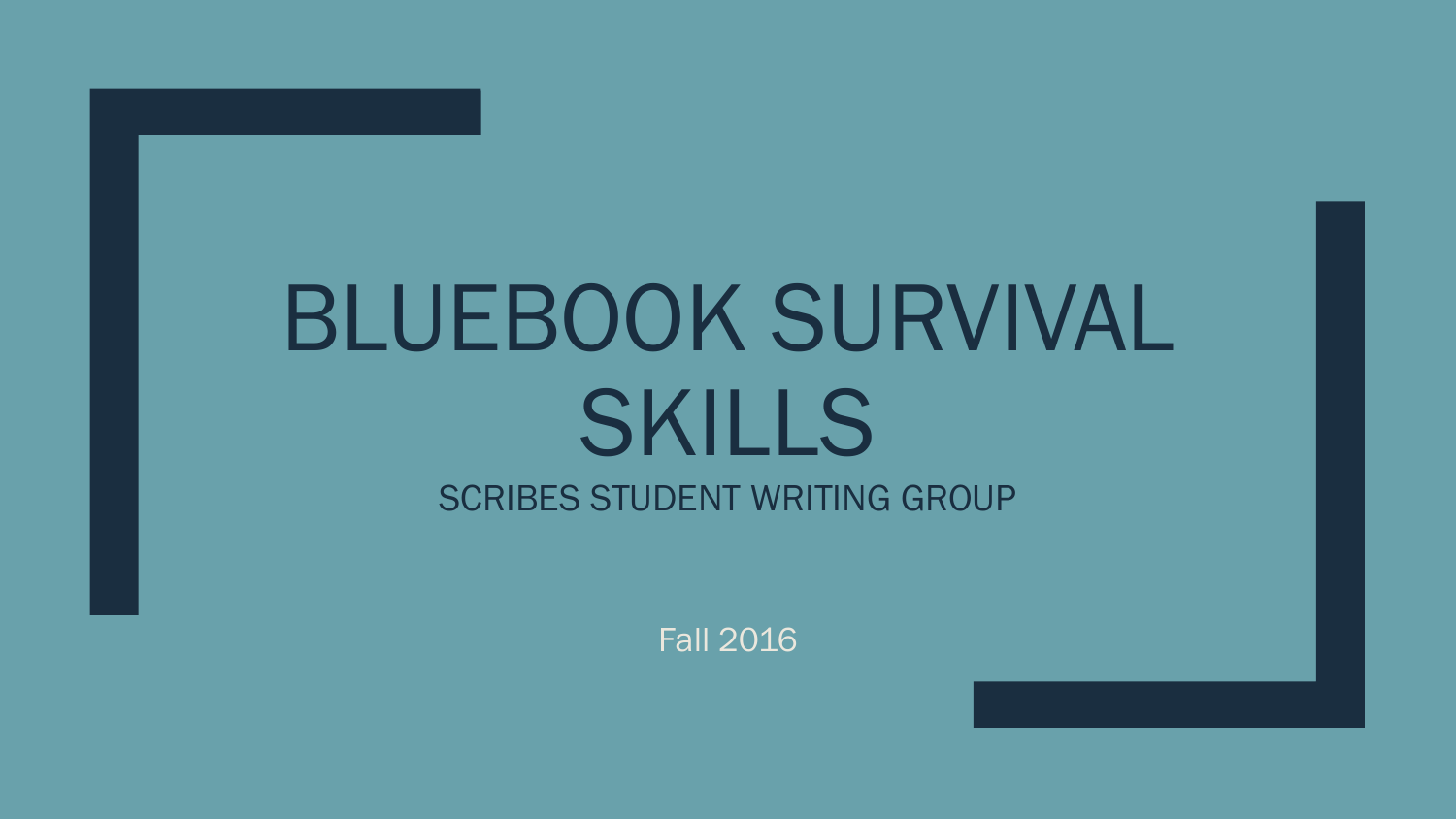#### AGENDA

- Review of Statutes and Cases
- Citing Books and Reports
- Citing Periodicals
- Citing Internet Resources
- Signals
- Order of Authorities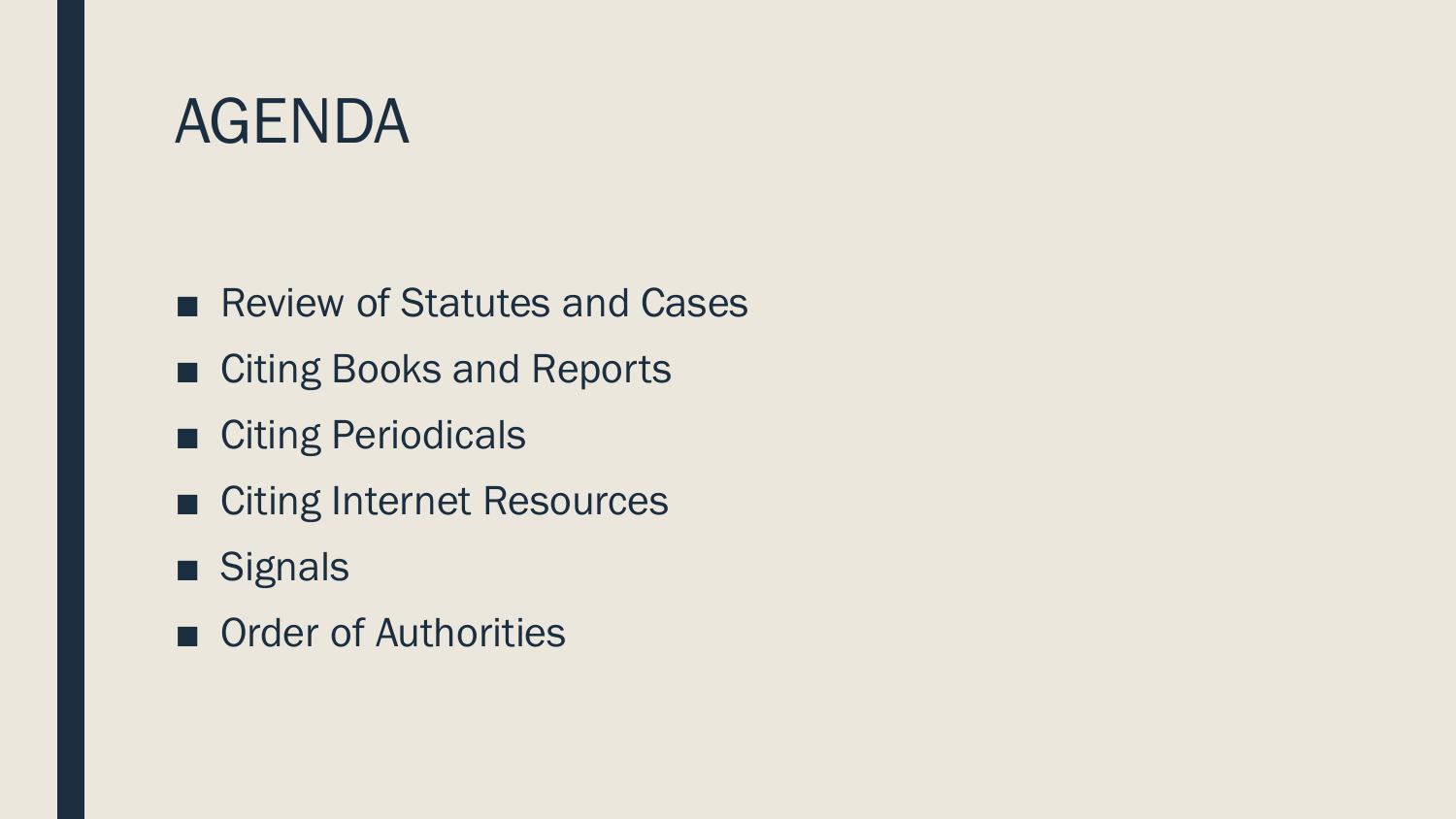#### WHITE PAGES v. BLUE PAGES

- BLUE PAGES = PRACTITIONERS
- $\blacksquare$  WHITE PAGES = ACADEMIC WRITING
- BUT, even if a practitioner, may need to use white pages because they give further detail about rules. Blue pages are abbreviated to most important info.

#### ■ BIGGEST DIFFERENCES:

- TYPEFACE. In the white pages, you will use SMALL CAPS for titles of books and law reviews, as well as code titles.
- FOOTNOTES. In academic writing, we use footnotes.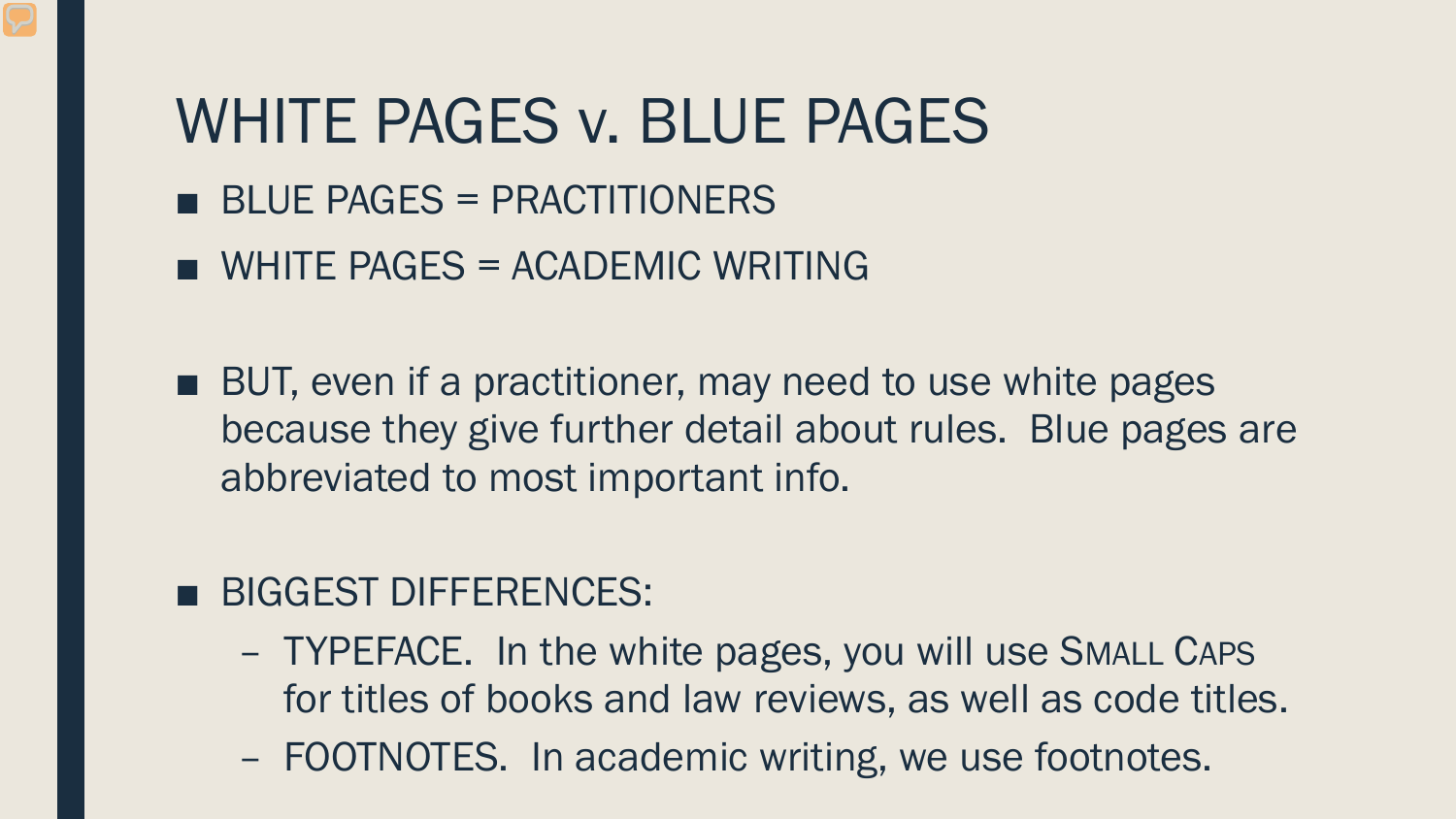## CITING CASES: CASE NAME ABBREVIATIONS

- Case names are abbreviated according to two tables in the back of the Bluebook:
	- Table 6: Case name words
	- Table 10: Geographical names

■ The paragraph at the top of T6 explains how to pluralize abbreviations.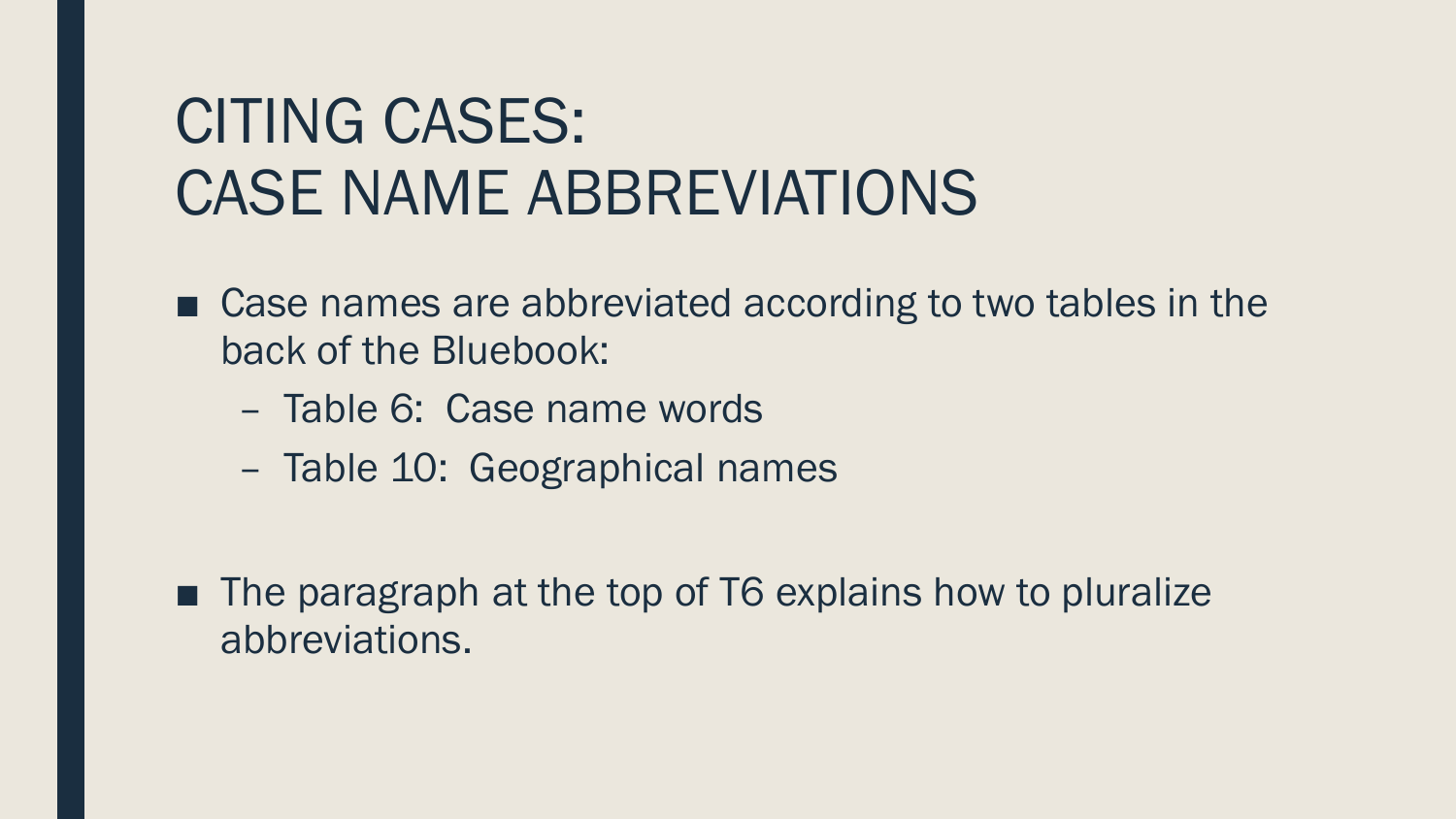## CITING CASES: OTHER CASE NAME RULES (R. 10.2.1)

■ LOTS of weird case name rules, so always check 10.2.1.

- Examples:
	- Only list first part on either side of the v. and omit words indicating multiple parties like "et al."
	- Omit "The" as the first word of a party's name, as well as any descriptive terms that describe a party already named (e.g., Smith v. Jones, Administrator
	- Geographical terms: Omit "State of" and "People of", except when citing decisions of the state court, in which case only "State," "Commonwealth" or "People" should be used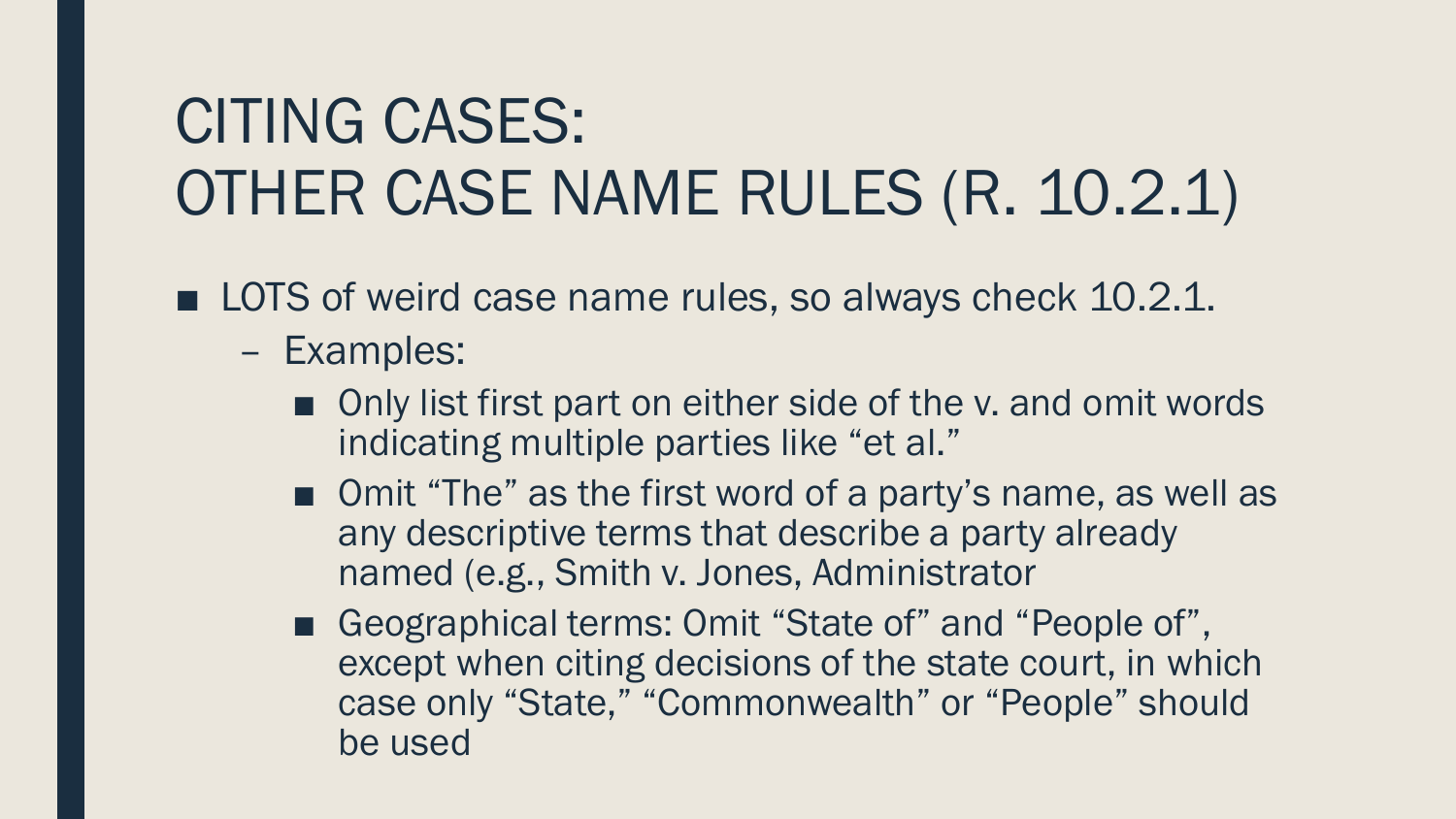## CITING CASES: SPACING FOR COURTS & JXN (R 10.4)

- To use properly space court names and jurisdictions, use the single, adjacent capital letter rule (10.4).
	- If the abbreviations are single, adjacent capital letters (e.g., S.D.N.Y.), there are no space.
	- If the abbreviations are not single, adjacent capital letters (e.g. D. Mass.), there is a space.
	- NOTE: Ordinals (2d, 4th) count as single, adjacent capital letters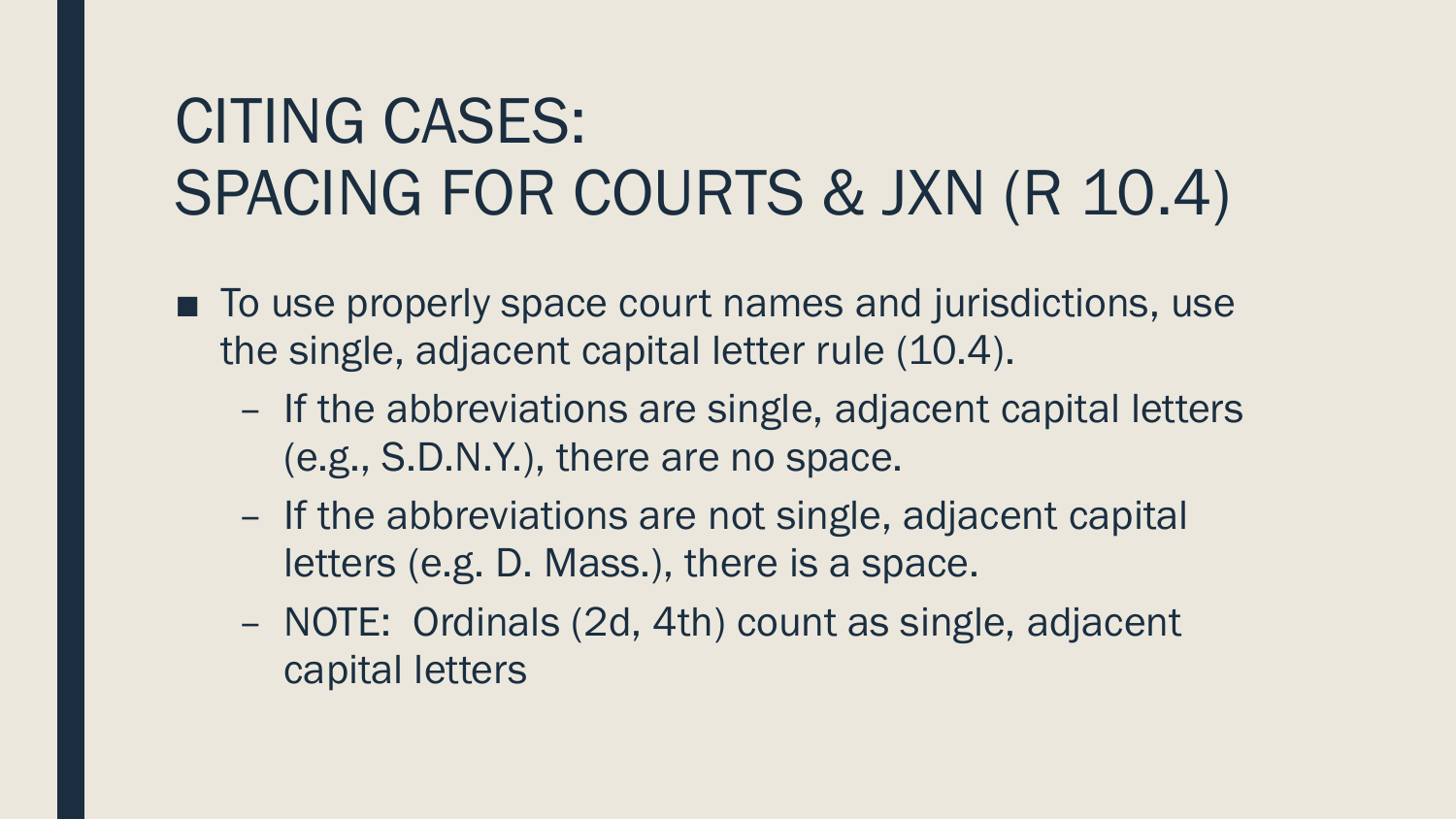## CITING CASES: RULE OF FIVE (R 10.9)

- Unlike in briefs, where we often cite cases and other resources in full only once, in academic Bluebooking, we follow the rule of five:
	- Short forms can be used if it identifies a case:
		- Already cited in the same footnote
		- Already cited in one of the five preceding footnotes in either full or short form
	- Otherwise, a full form is necessary.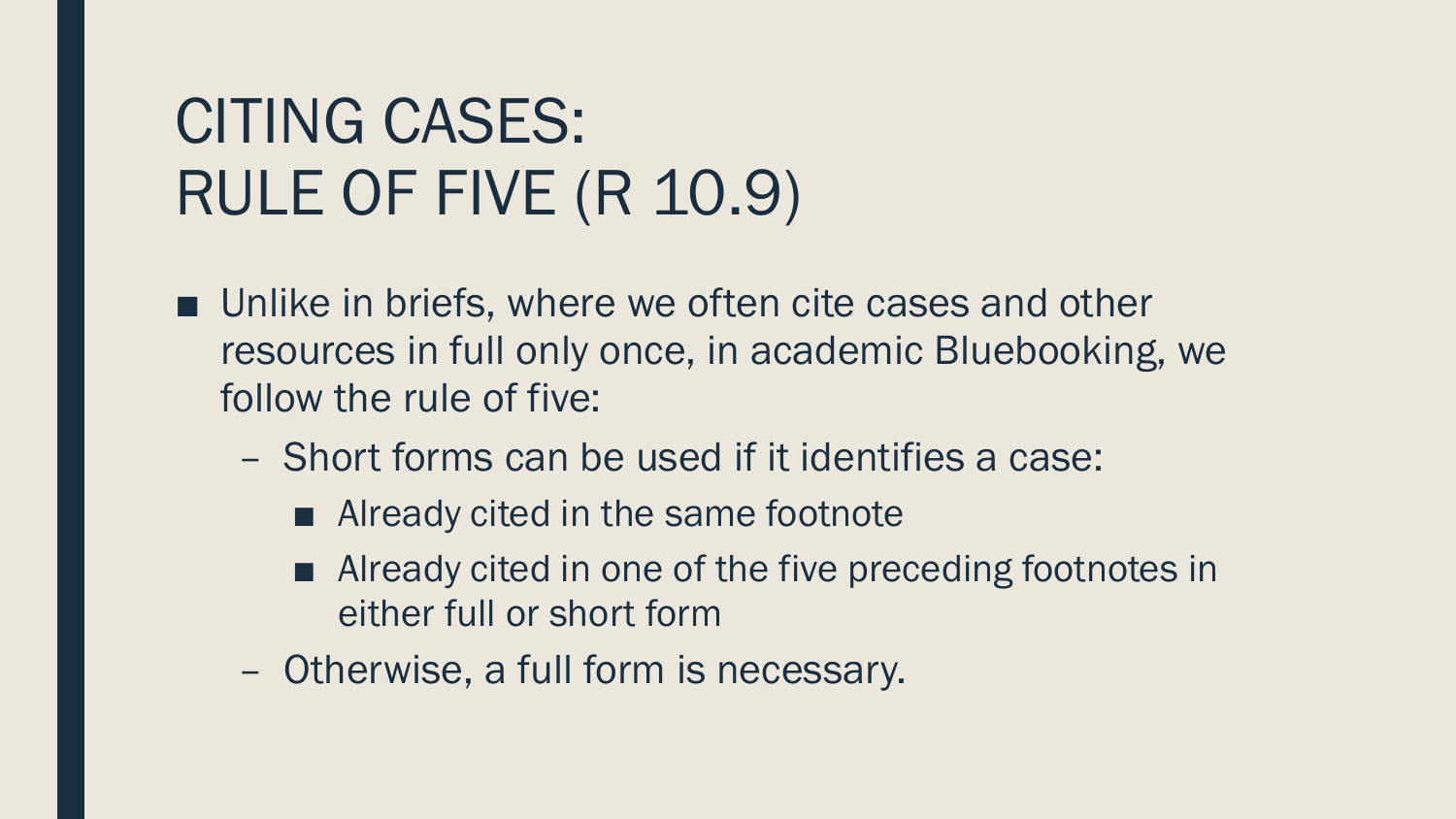## CITING CASES: PARENTHETICALS (R. 10.6.2-10.7.1)

- There are three main types of parentheticals used to explain why you are using a particular authority (NOTE: some signals require the use of a parenthetical)
	- Quoting: (quoting \_\_\_\_\_)
	- Citing (citing \_\_\_\_\_\_\_)
	- Explanatory:
		- (noting that...): add an  $-$ ing to a verb to explain why you're using it
		- Quote: include the full quote as a sentence ("It...Iaw.")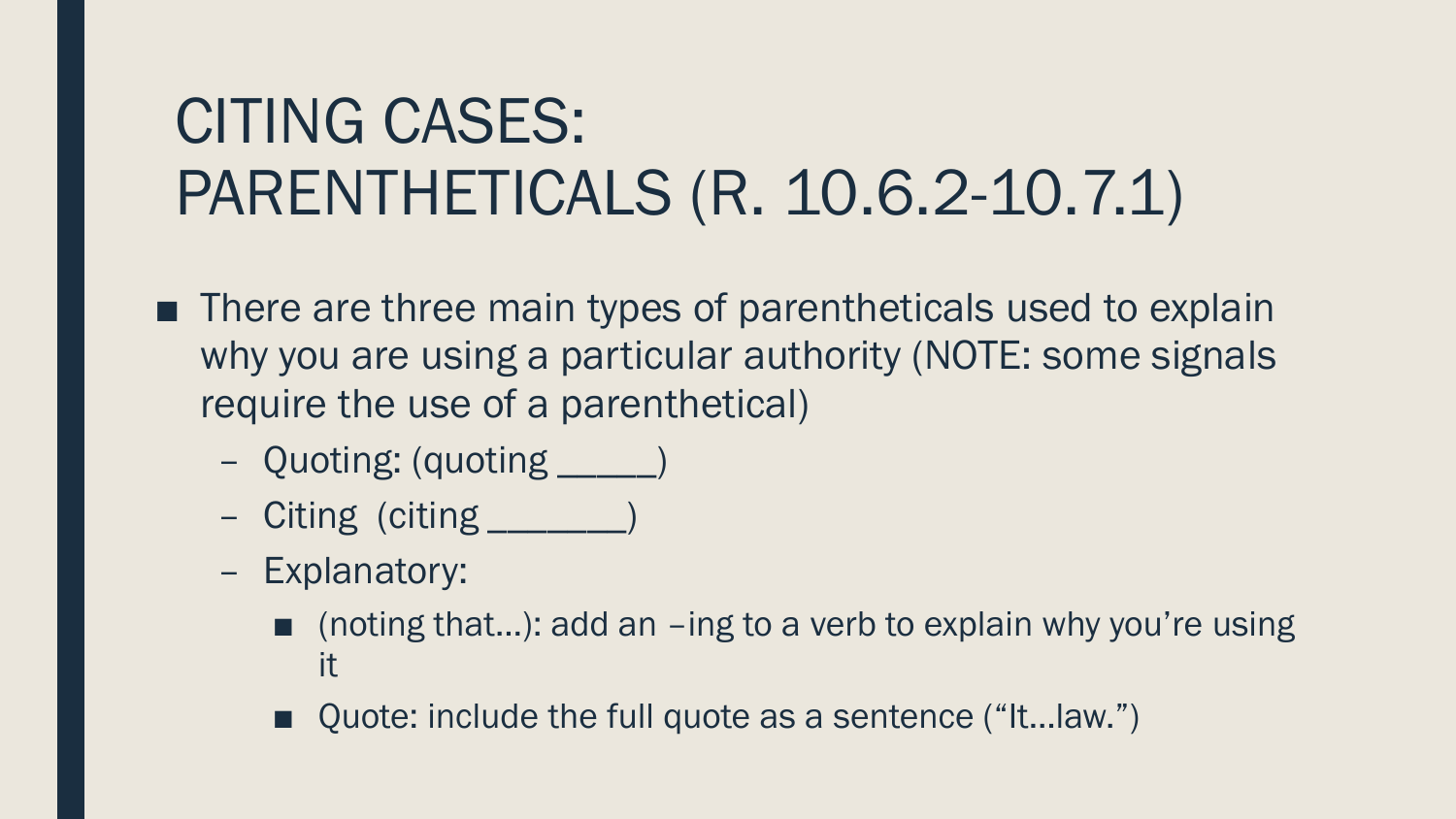#### CITING STATUTES

#### ■ THREE THINGS TO REMEMBER:

- Pay attention to spacing:
	- ALWAYS a space between the section symbol and the section number
- Always cite to the official print code if available (U.S.C., not U.S.C.A. or U.S.C.S.)
	- For state codes, you can find the official list in T1. If not the official code, you must indicate that by including the publisher information.
- If citing to more than one section, use double section symbol §§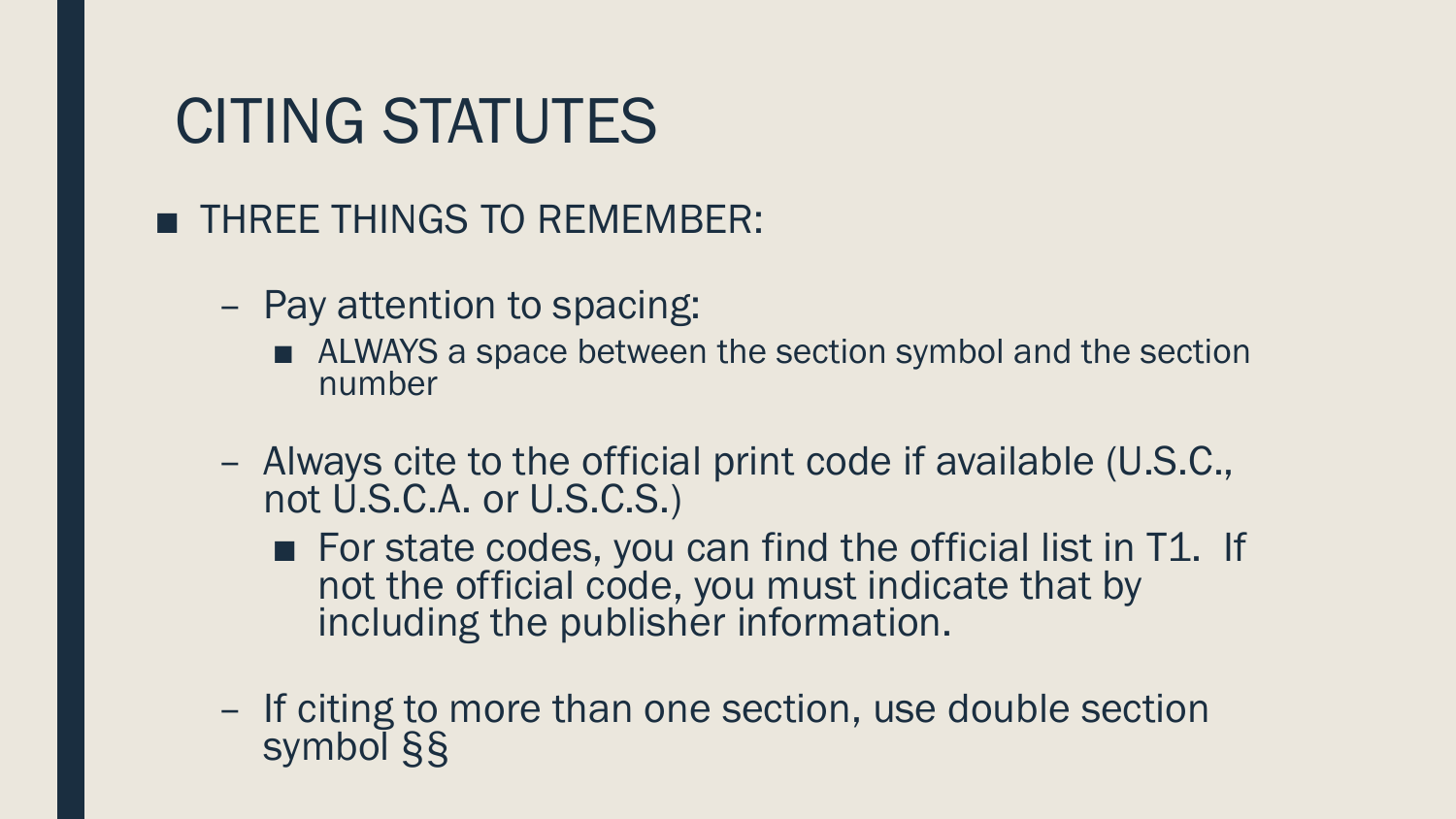#### CITING TO BOOKS & REPORTS: USE OF SMALL CAPS (R. 15)

- If doing academic Bluebooking (seminar paper/journal editing), must use SMALL CAPS for both author name and title (Rule 15)
	- Small Caps option is found under font in Microsoft Products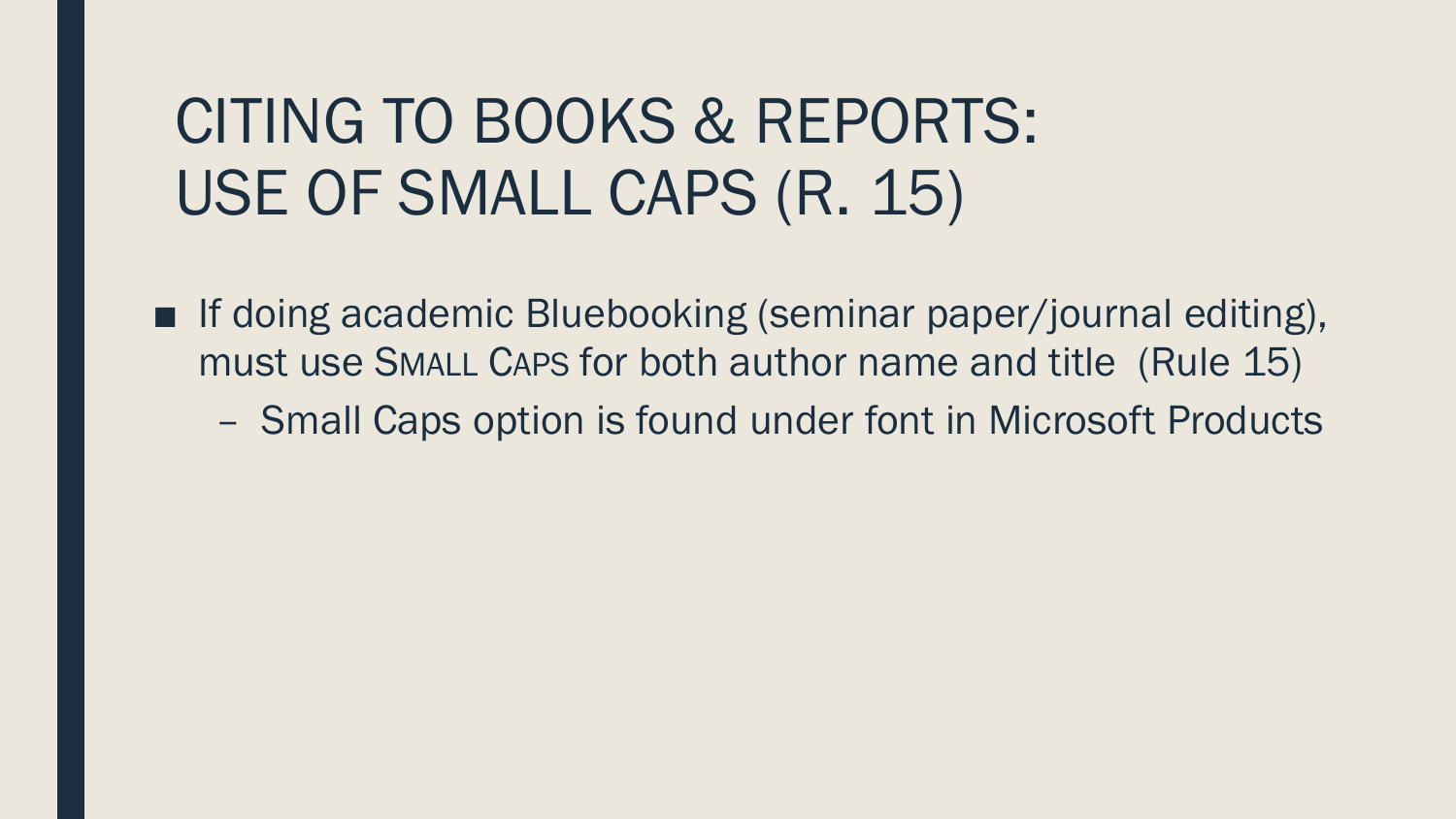## CITING TO BOOKS & REPORTS: INSTITUTIONAL AUTHORS (R 15.1(c))

- Citations to works by institutional authors must be abbreviated according to T6/T10.
	- NOTE: Book titles are never abbreviated.
- When an individual author is credited on behalf of an institution, cite to both the individual and the institution.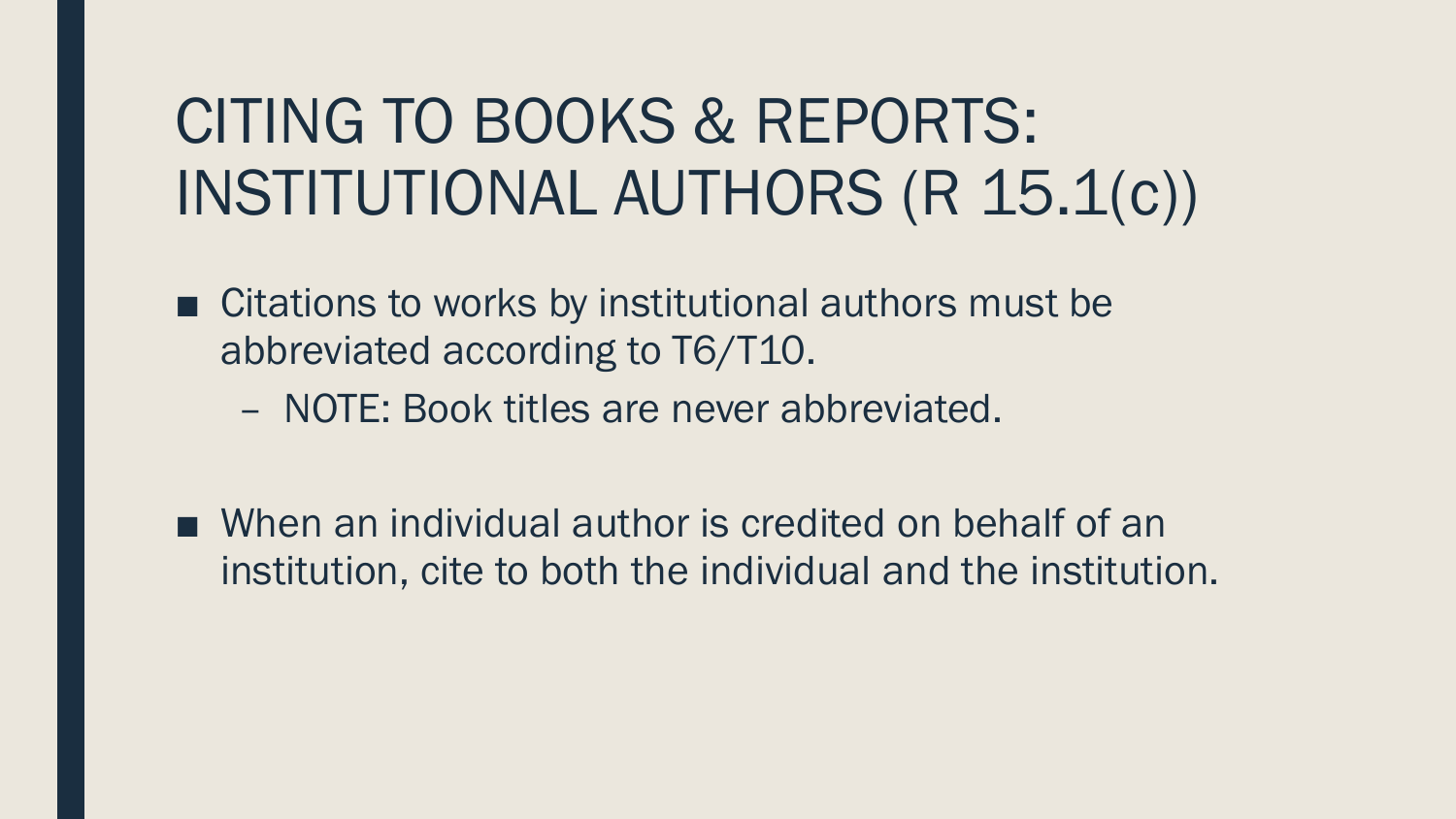## CITING TO BOOKS & REPORTS: SUBSEQUENT EDITIONS (R 15.4)

- Must note if a book is a subsequent edition of the same publisher in the date parenthetical
	- Ex. (2d ed. 2010) or (4th ed. 2009).
	- NOTE: The "th" in the ordinal should NEVER be superscript.
- Where possible, you should always cite to the latest edition that supports your point, unless an earlier version is particularly authoritative.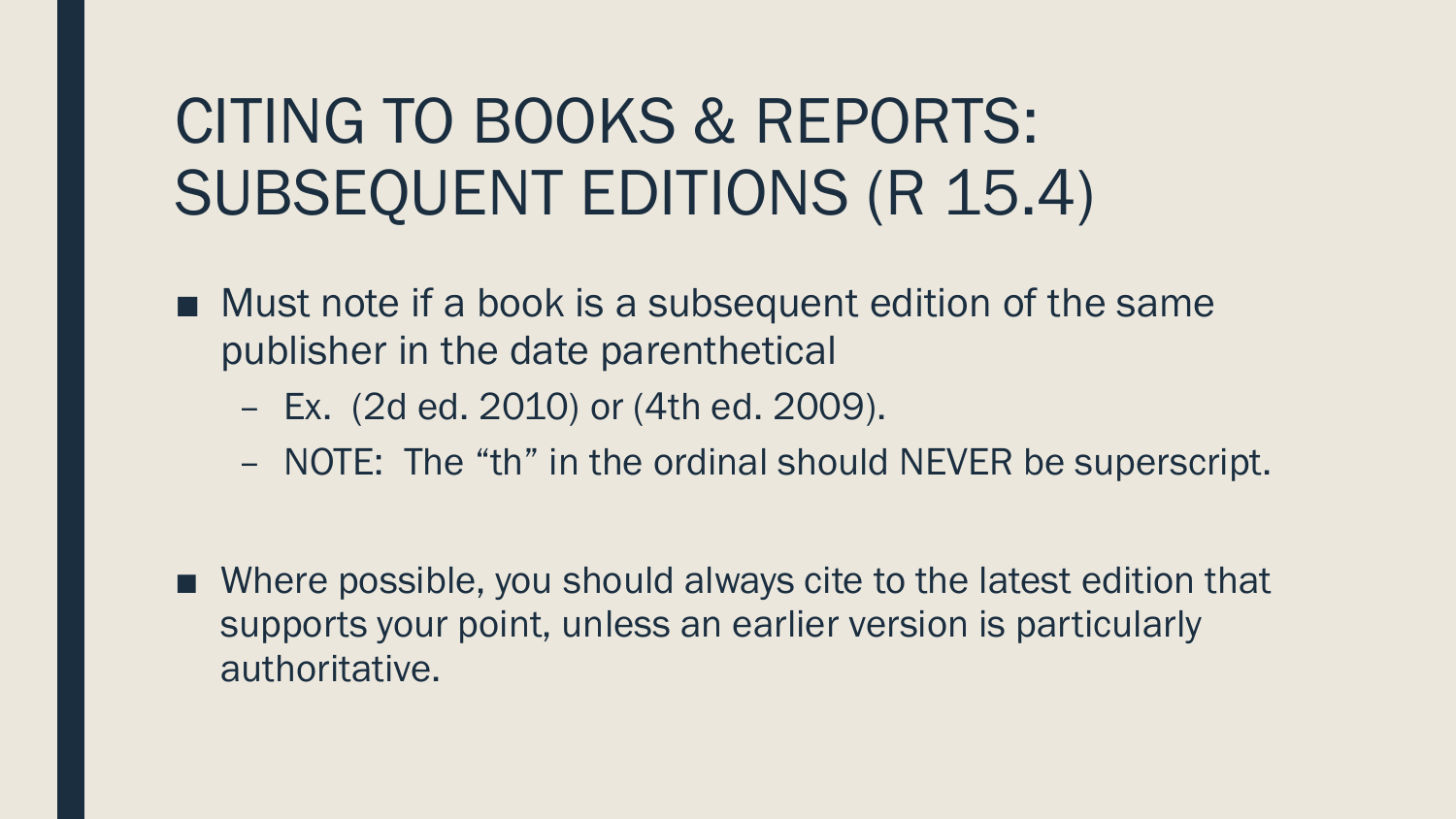CITING TO BOOKS & REPORTS: MULTI-VOLUME WORKS & MULTI AUTHOR WORKS (R. 15.1)

- $\blacksquare$  If it's a multi-volume work, volume number goes before the author's name (Rule 15.1)
	- Ex. 14 CHARLES ALAN WRIGHT ET AL., FEDERAL PRACTICE AND PROCEDURE § 3411 (3d ed. 1998).
- List author's names in the order they appear.
	- More than one author? Use et al. after first author, unless using all the authors' names is particularly relevant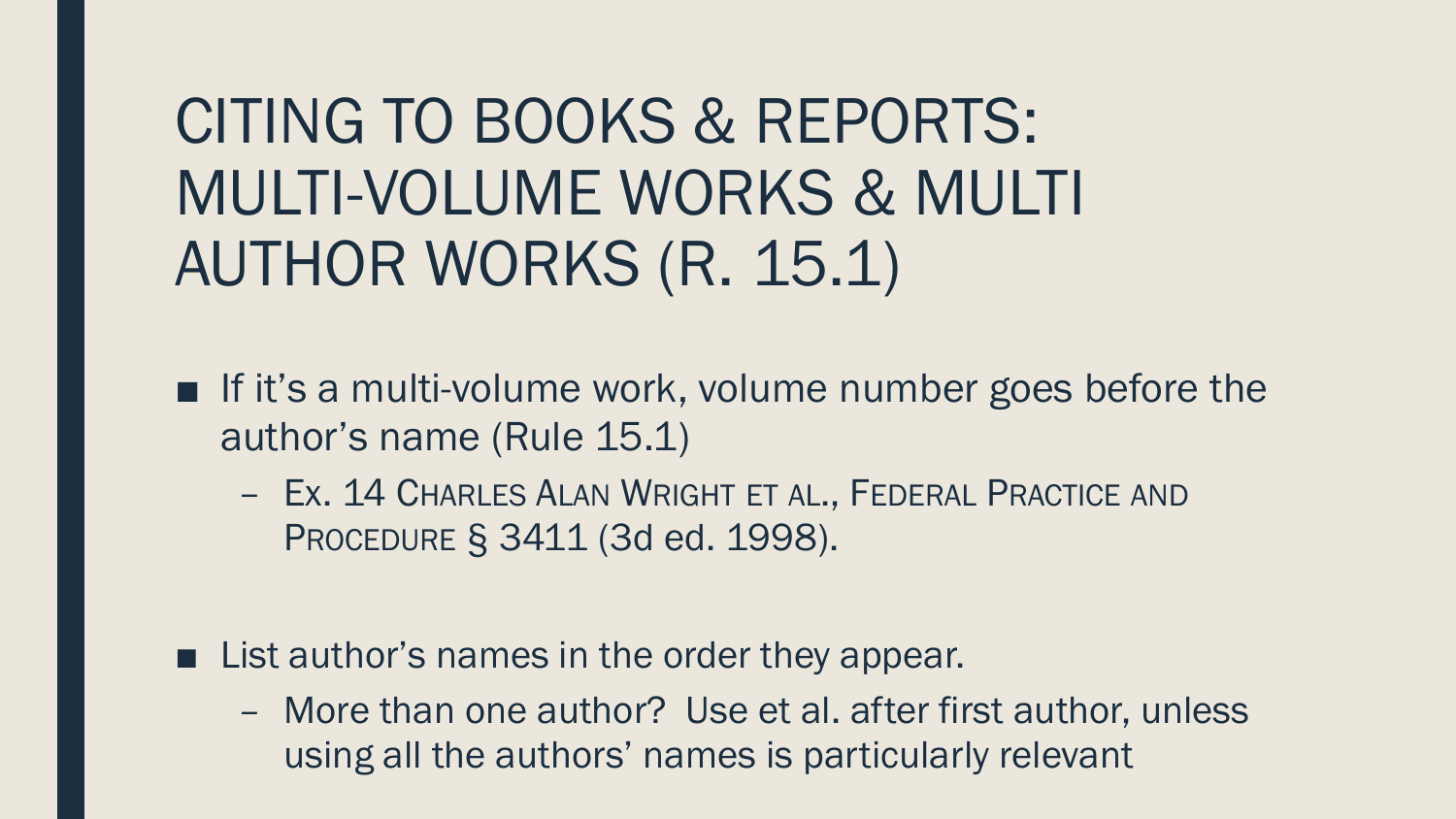CITING TO BOOKS & REPORTS: SINGLE WORK IN A VOLUME OF MANY (15.5.1)

- $\blacksquare$  For a single work in a volume of works by multiple authors, use the following format:
	- Han Christian Brugge, *1987-2007: "Our Common Future" Revisited*, *in* Sustainable Development in International and National Law 3, 15 (Han Christian Brugge & Christina Voigt eds., 2008).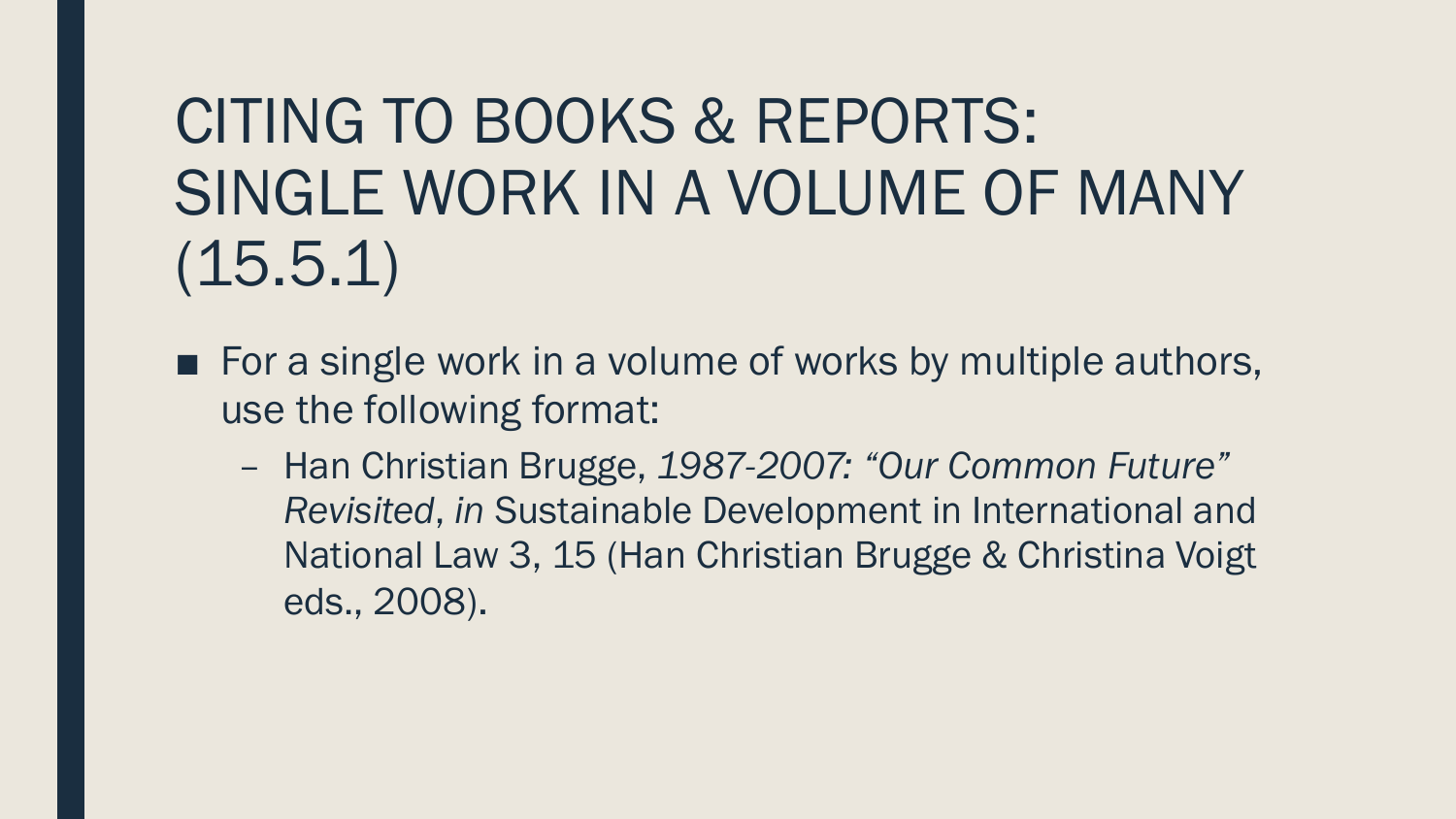## CITING TO BOOKS & REPORTS: SPECIAL CITATION FORMS (R. 15.8)

- There are special citation forms for books like dictionaries, legal encyclopedias, and the Bible:
	- *Res ipsa loquitur*, Black's Law Dictionary (10th ed. 2012).
	- 17 AM. JUR. 3D *Contracts* § 79 (2013).
	- *Mark* 9:19 (King James).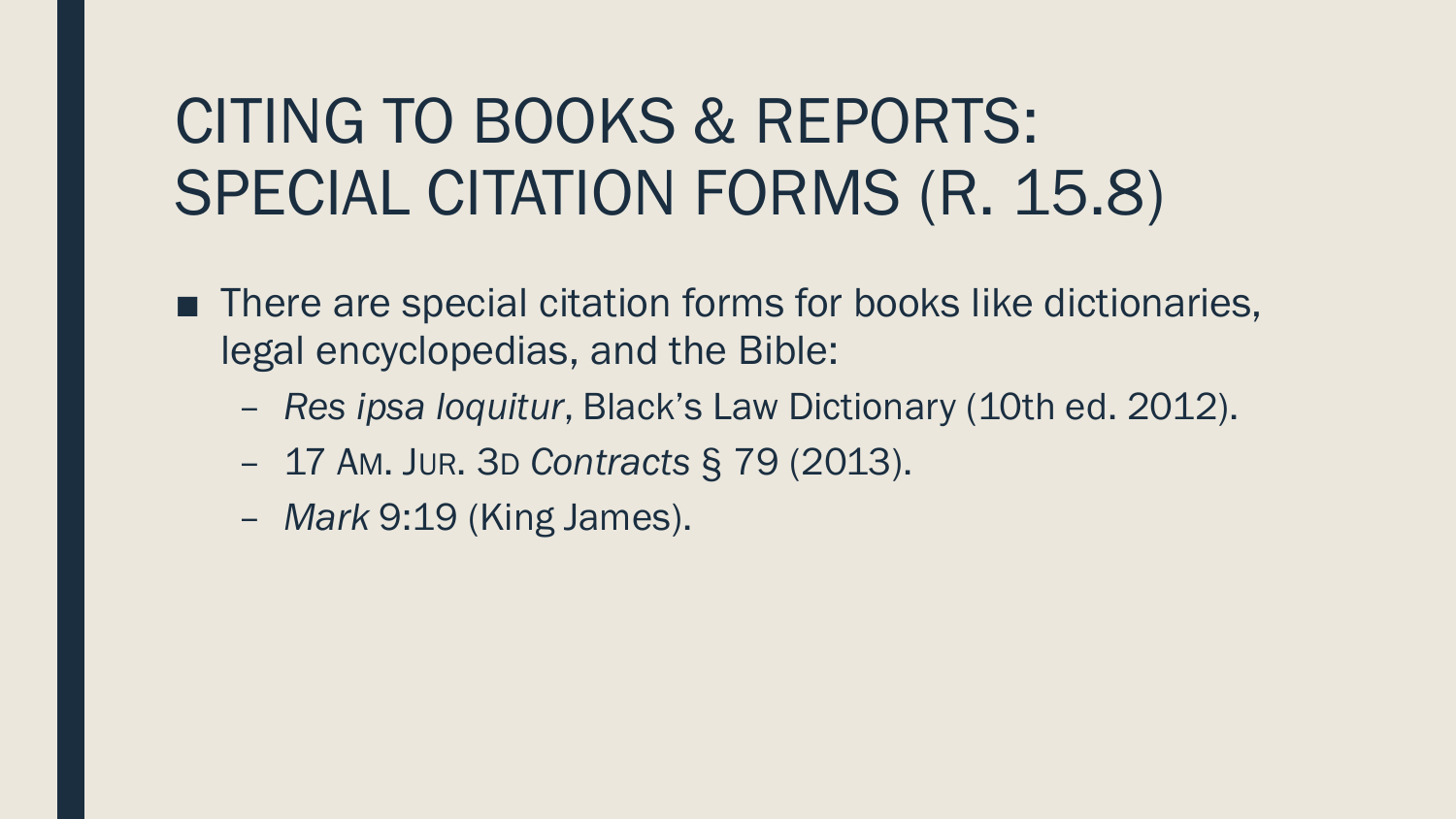## CITING TO PERIODICALS: STUDENT WORKS (Rule 16.7.1)

- Designate articles by student authors as "comment" or "note", etc.
	- Designate the student work as it's classified on the page, such as "Recent Case," "Recent Statute", "Recent Development".
	- Look to the Table of Contents or top of the work to find its designation.
- Tip: Look at fn. 1 to identify if author is a student.
	- Sometimes, you may have to look at the Table of Contents to determine authorship.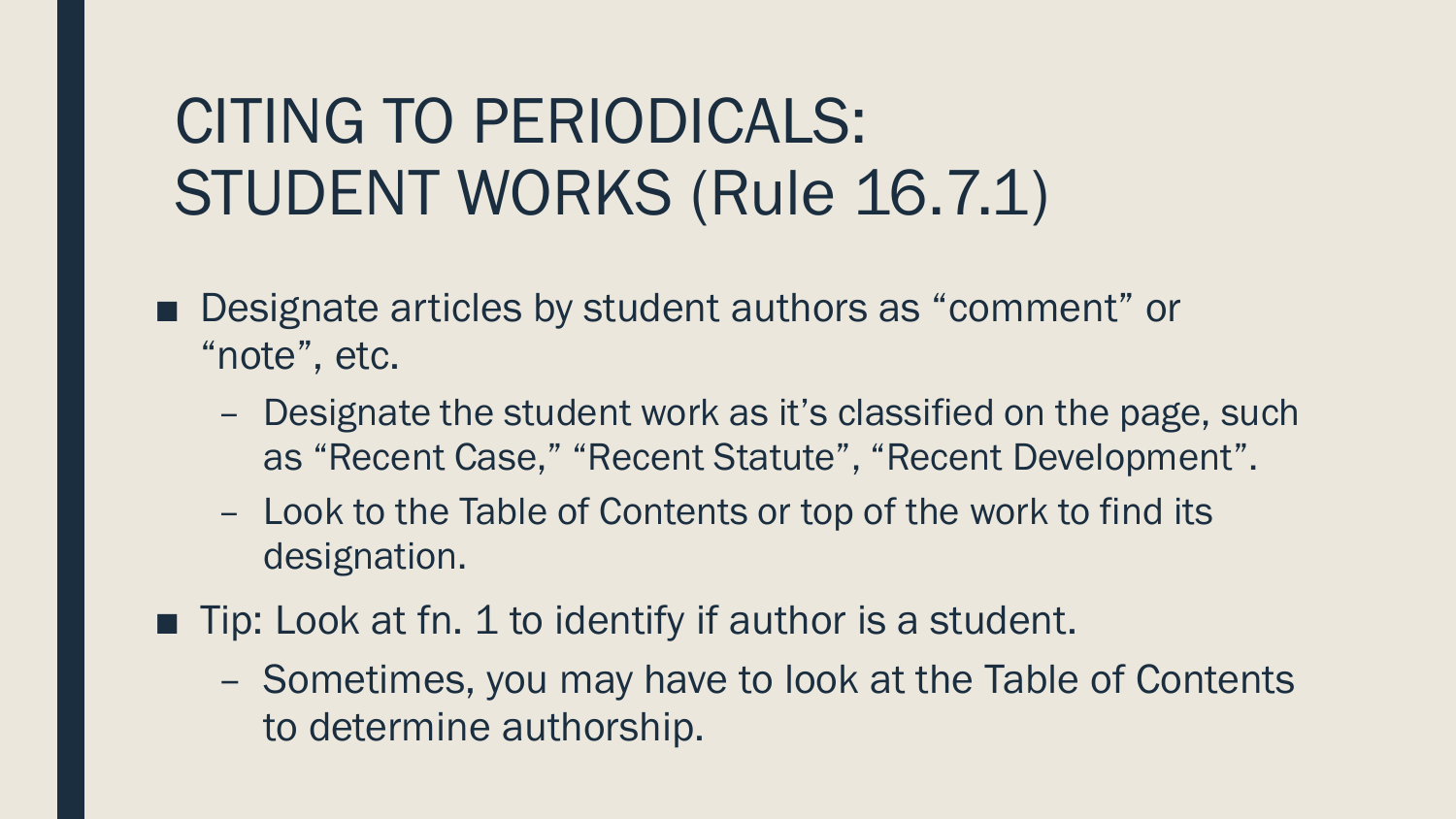## CITING TO PERIODICALS: CONSECUTIVELY PAGINATED (R. 16.4 & 16.5)

- Periodicals that are consecutively paginated (R. 16.4) are treated differently than non-consecutively paginated articles (R 16.5)
	- Consecutively paginated means that, for each volume, the page numbers pick up where the last page numbers left off.
		- Example: Issue 1 of Volume 19 ends on page 329 and Issue 2 of Volume 19 begins on page 330.
	- Non-consecutively paginated means each new issue starts with page 1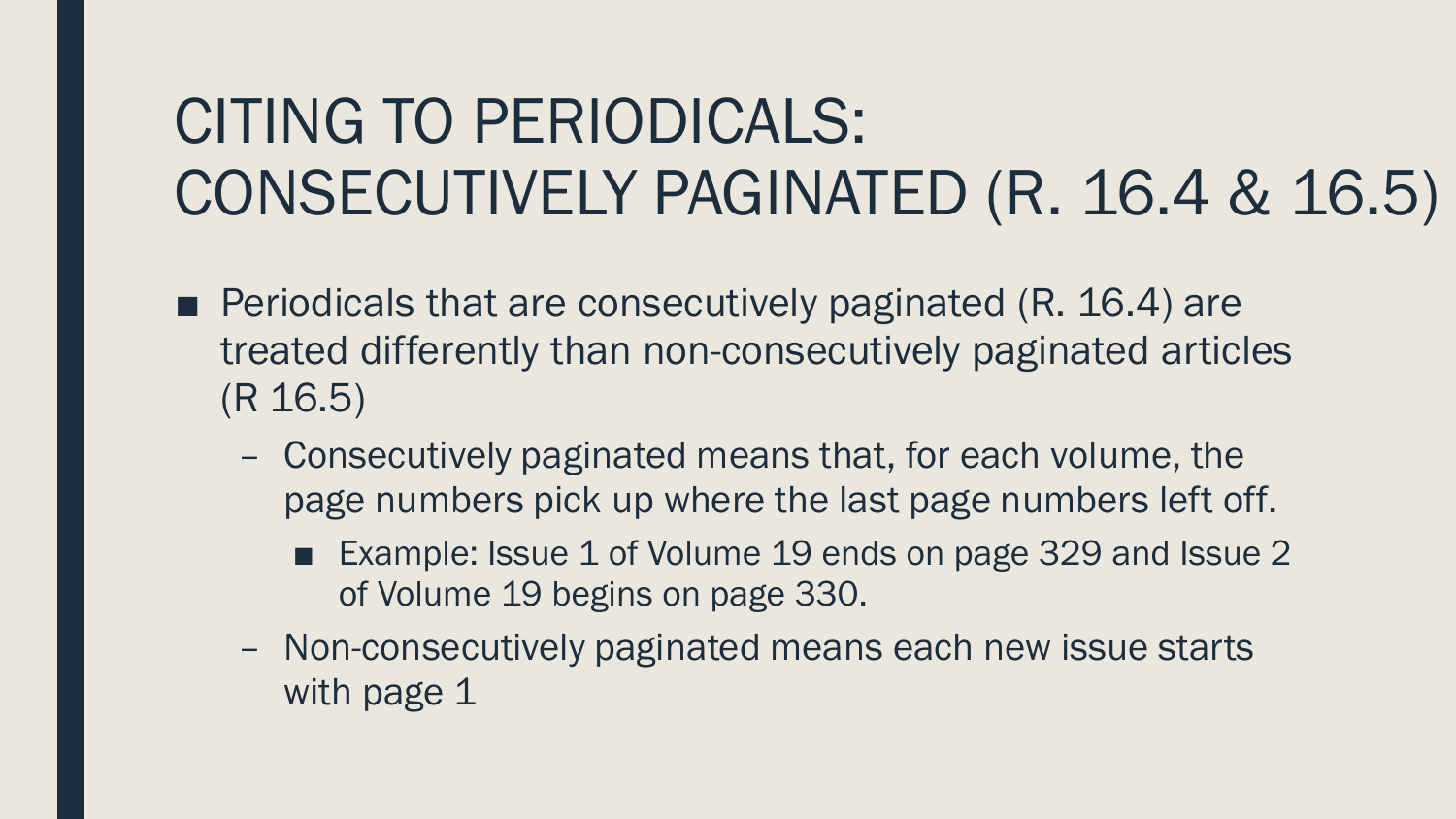## CITING TO PERIODICALS: TYPEFACE & ABBREVIATIONS

- Put journal titles in SMALL CAPS and abbreviate according to T10/T13
	- Don't include words "a", "at", "in", "of", and "the" unless the title consists of only one word after those words, and don't abbreviate that one word after the preposition/article
- NOTE: Article titles are in italics and are never abbreviated (R. 16.3)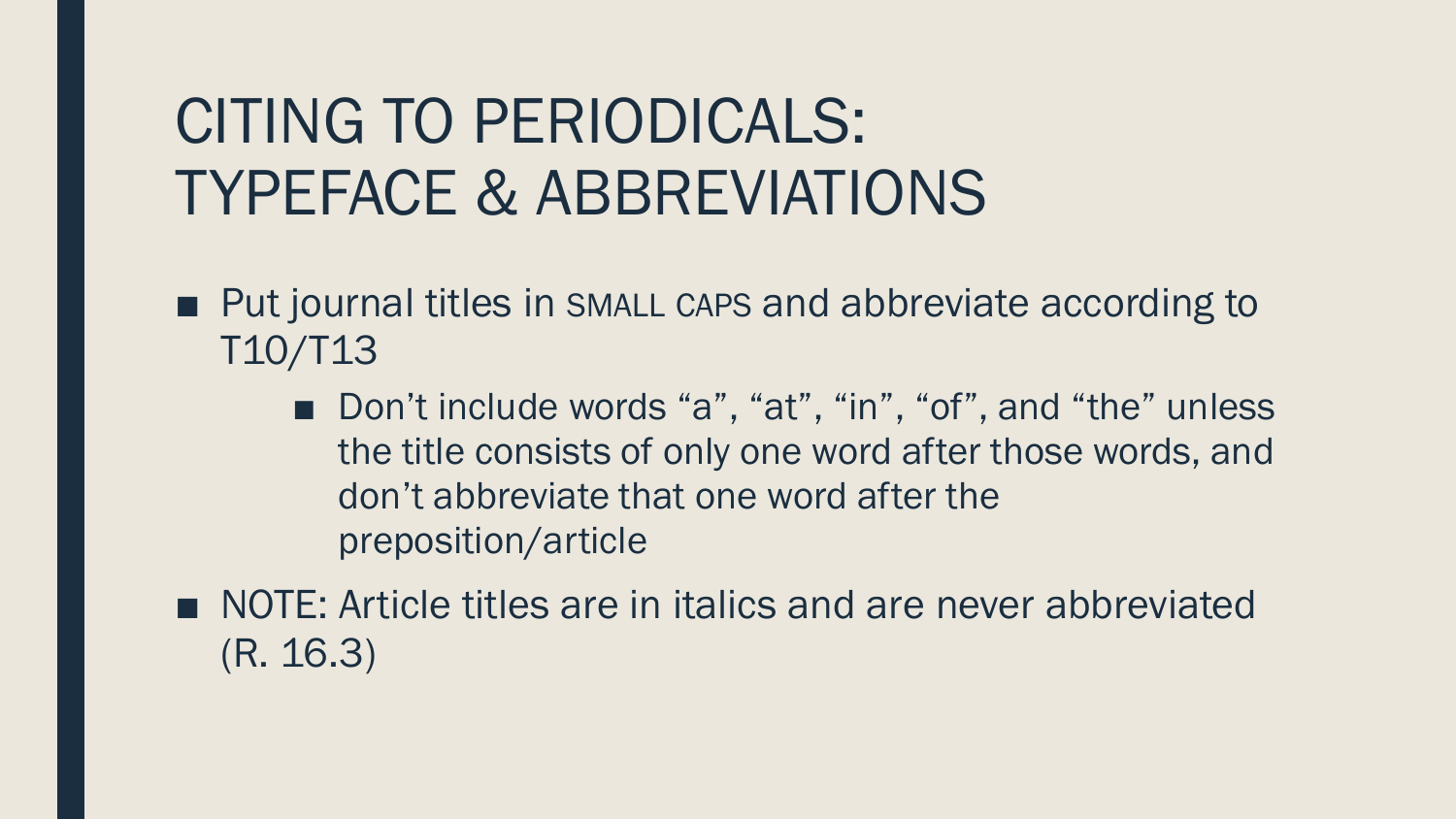## CITING TO PERIODICALS: SHORT FORMS (16.9)

- The full form of a periodical will only ever be used ONCE in your article.
- For periodical short forms, use *id.* or *supra* 
	- *Id.* is used if the periodical is in the immediately preceding footnote
		- NOTE: You cannot *id.* to a footnote that has more than one source in it.
	- *Supra* is used if the periodical is not used in the immediately preceding footnote
		- Example. Drake, *supra* note 18, at 43.
		- NOTE: If using *id.* to a source that has sections instead of page numbers, the proper format is Drake, *supra note 18,* § 18.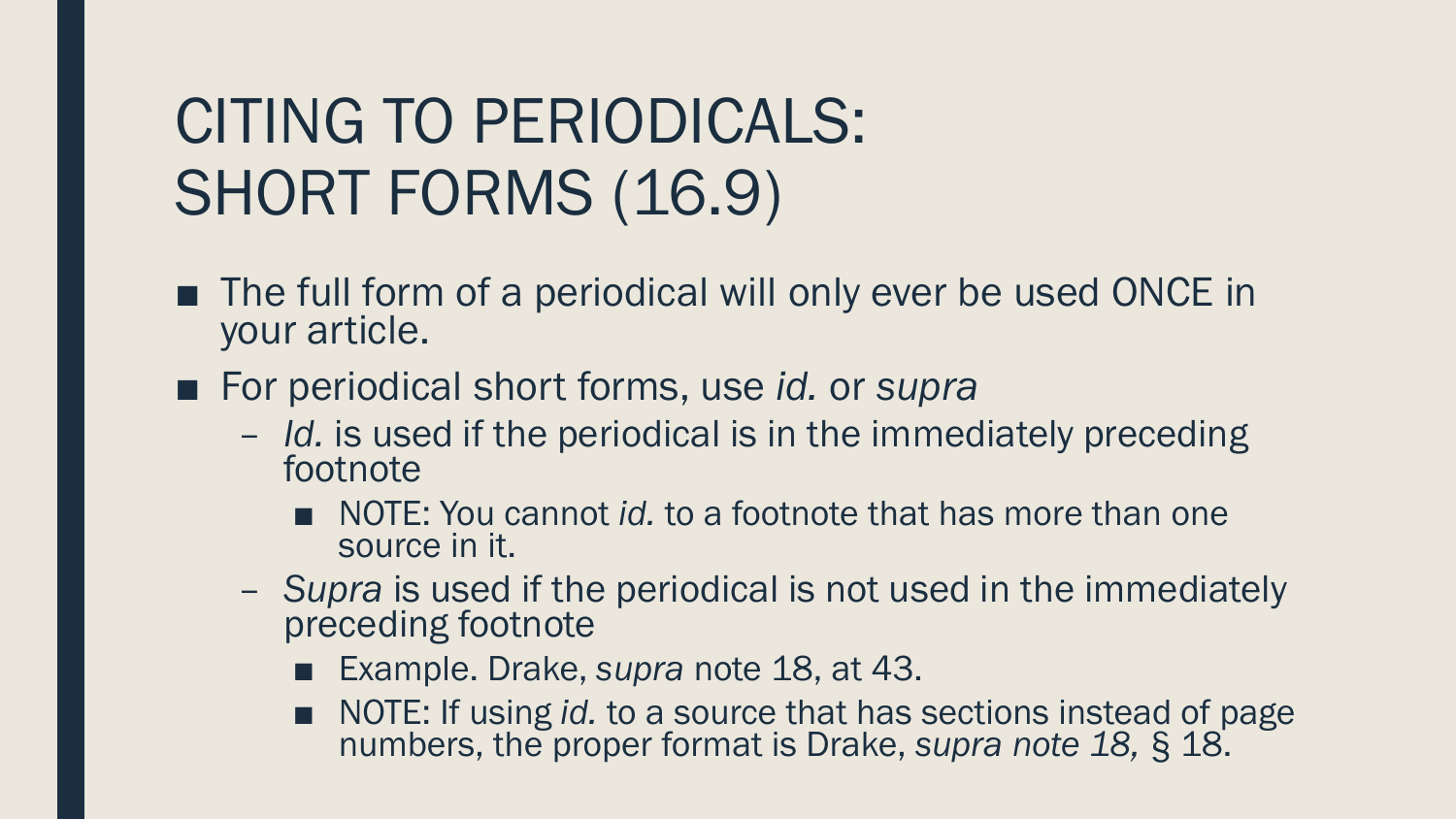## CITING INTERNET RESOURCES: PRINT-LIKE RESOURCES (18.2.1)

- For online sources with print characteristics, cite it like a report, but include the URL at the end of the citation
	- Print characteristics means that it could be fully cited to another rule in the Bluebook (most often a book or a report)
	- It MUST have page numbers, as in a PDF, and have elements that characterize a given print source, such as a volume number or publication date).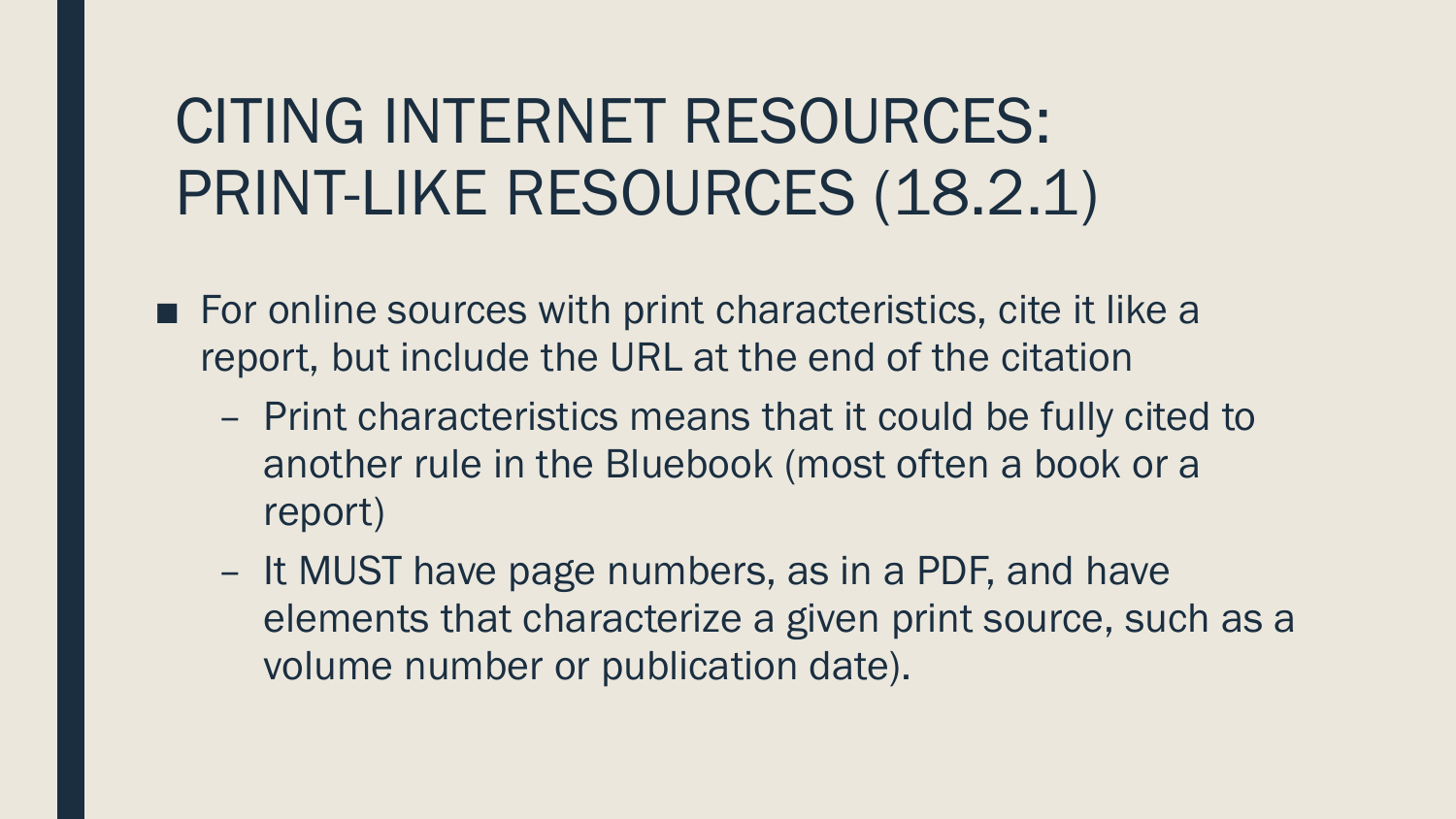#### CITING INTERNET RESOURCES: AUTHORS (R. 18.2.2)

- If there is no author clearly announced on the page, omit author information from the citation, unless there's a clear institutional owner of the domain.
	- BUT: If the domain ownership is the same as the author, omit the name of the institutional author.
- Abbreviate institutional authors according to T6/T10.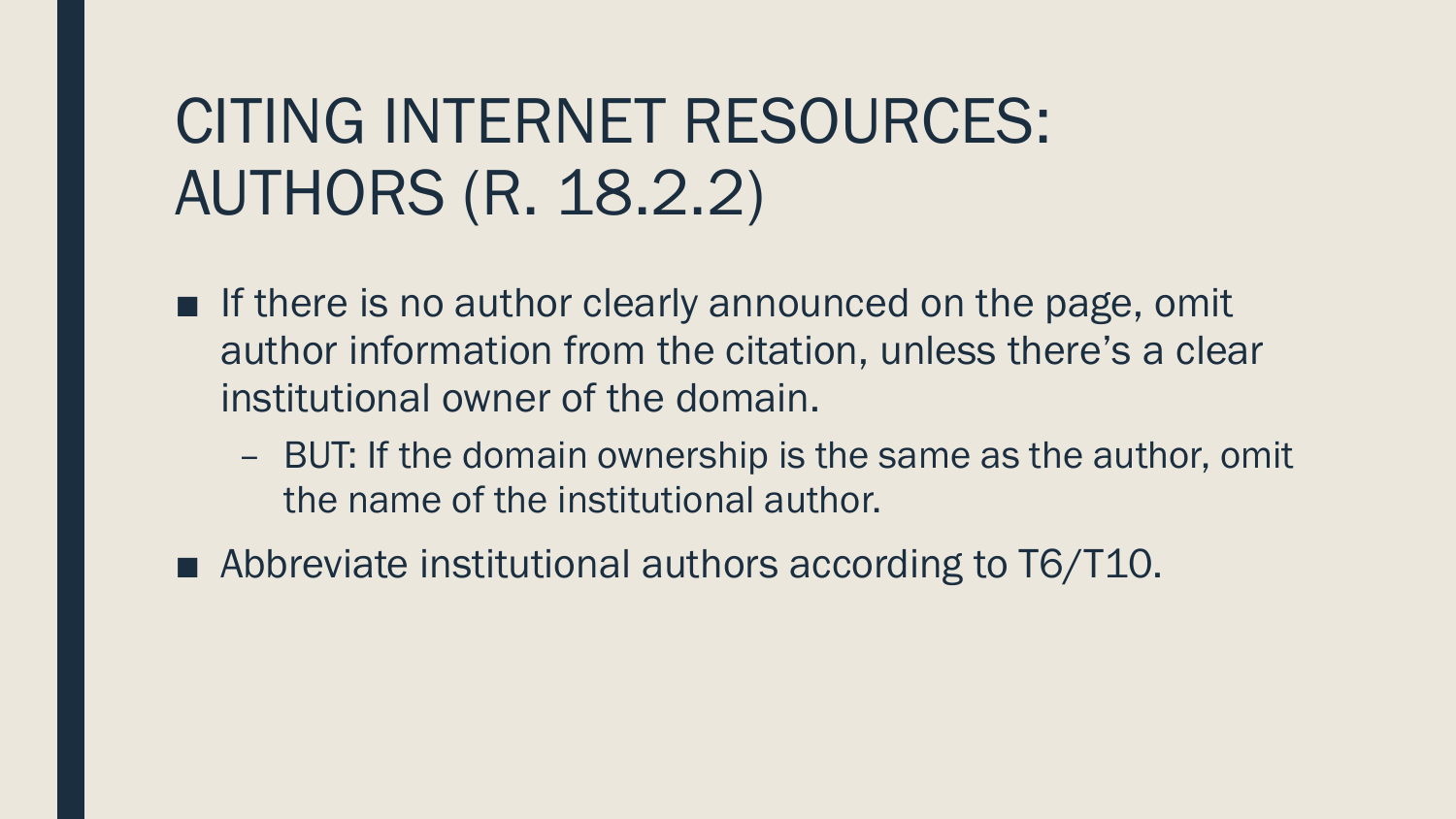## CITING INTERNET RESOURCES: DATE AND TIME (R. 18.2.2(c))

- Include the date and time stamp for sources where available.
	- NOTE: If there is no date stamp, put (last visited May 25, 2016)
	- For blogs and other dynamic sites that are frequently updated should include a time-stamp whenever possible.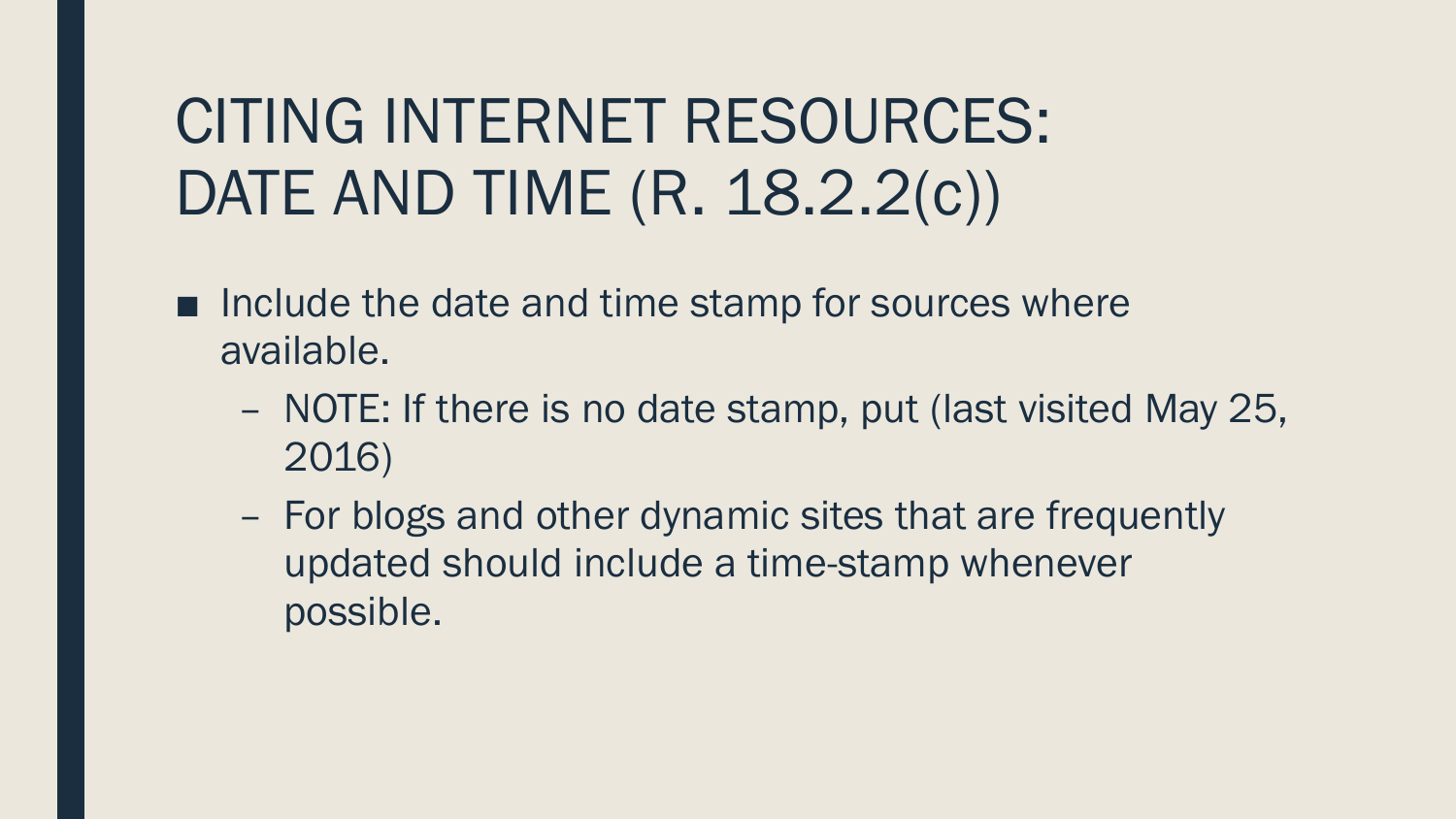#### SIGNALS: TYPEFACE

- All introductory signals are italicized.
- There is a comma after a signal ending in "e.g." That comma is not italicized. When e.g. is combined with see, there is also a comma after the see. That comma IS italicized.
	- Example: *See, e.g.*, Board v. Board of Education, . . .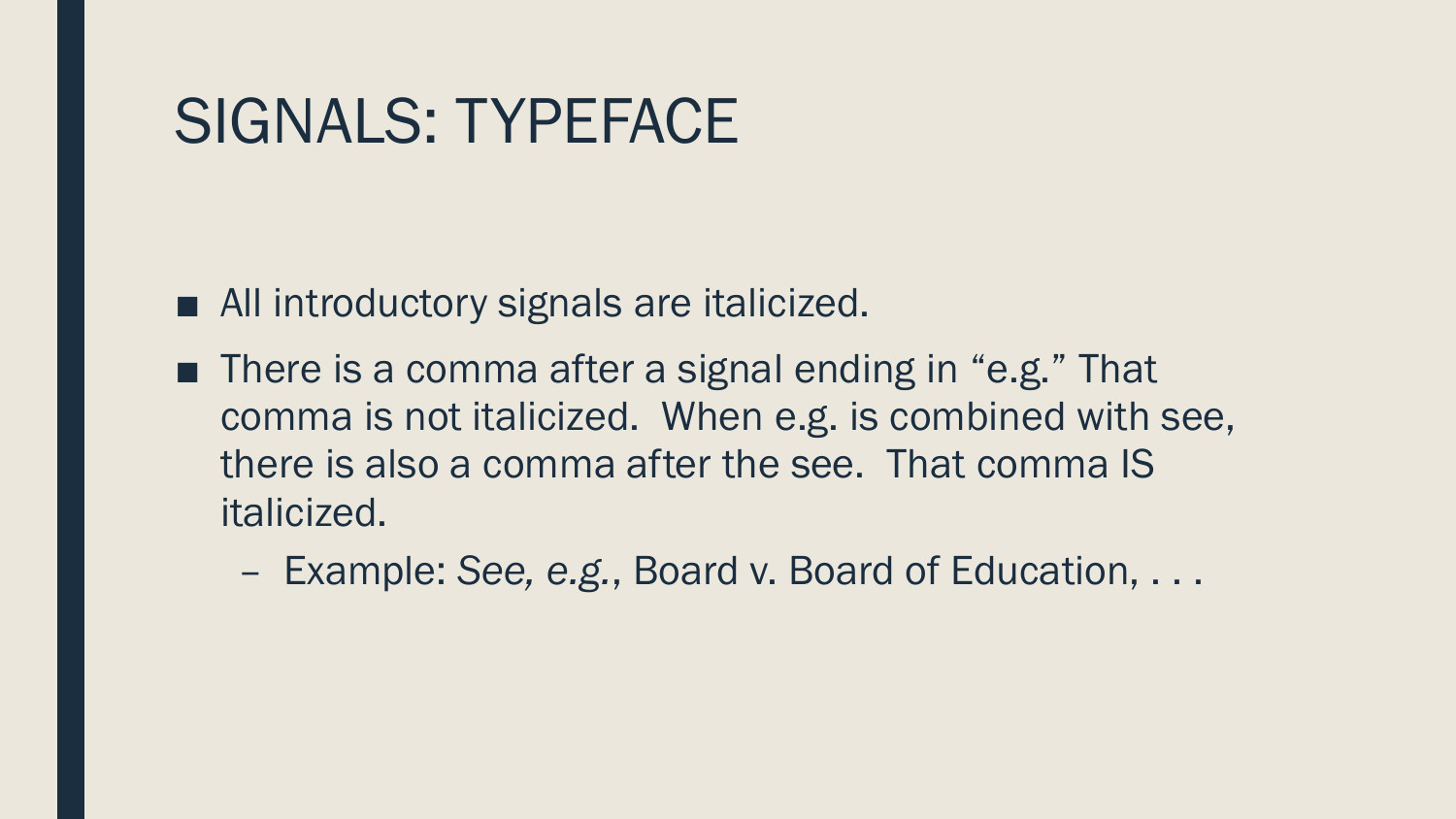#### SIGNALS: TYPES (R 1.2)

■ There are four types of different groups of signals

- Supportive ([no signal]; see; see also; see, e.g.; c.f.; e.g.)
- Comparative (compare)
- Contradictory (contra; but see; but cf.)
- Background (see generally)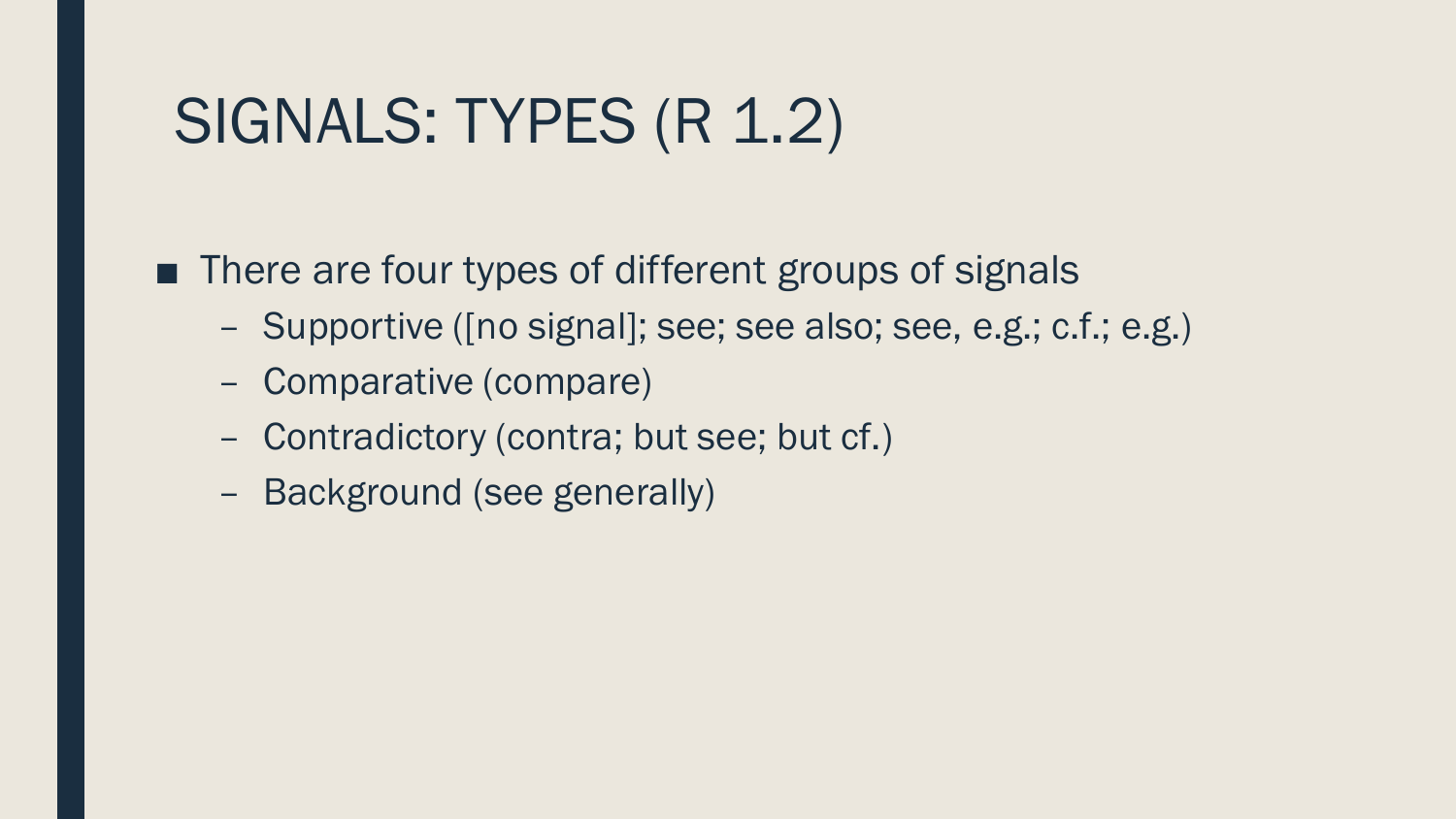#### SIGNALS (R. 1.2)

- Signals are a concise way of alerting the reader to how you are using a resource in your paper.
	- *Are you quoting directly? NO SIGNAL NEED*
		- This is also true when: you're paraphrasing something directly from the source or you are identifying an authority referred to in the text
	- *Does it support the text? USE SEE OR E.G.*
		- Use see if what you are saying is not directly stated by the source you are citing, but obviously follows from it. In other words, there's a clear connection.
		- Use *e.g.* when what you are citing supports what you said, but so do other authorities.
		- Use see also if what you are citing supports what you said, but you've already cited to another source that directly states your proposition. Usually needs an explanatory parenthetical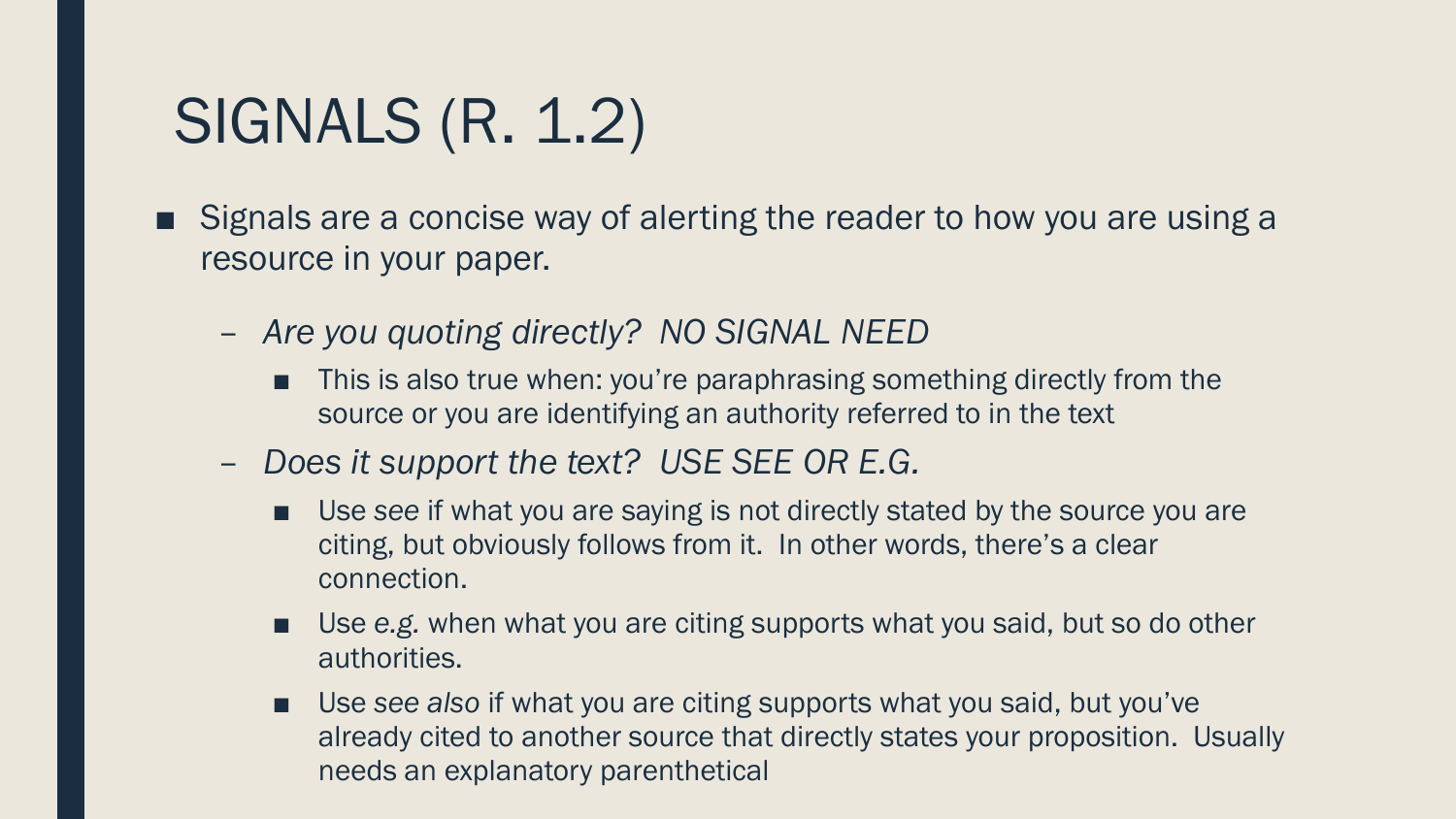#### SIGNALS (R. 1.2)

- Signals are a concise way of alerting the reader to how you are using a resource in your paper.
	- *Is there an inference to draw from the cited source? USE CF.*
		- Use *cf.* when the authority doesn't exactly support what you just said, but is close enough to lend support. For example, you are making an analogous argument. Needs an explanatory parenthetical.
	- *Is it providing background information? USE SEE GENERALLY*
		- Use see generally if what you are citing gives helpful background information related to the proposition. Explanatory parenthetical encouraged.
	- *Are you comparing one source with another? USE COMPARE*
		- Use compare to contrast one source with another. Ex. There's a circuit split.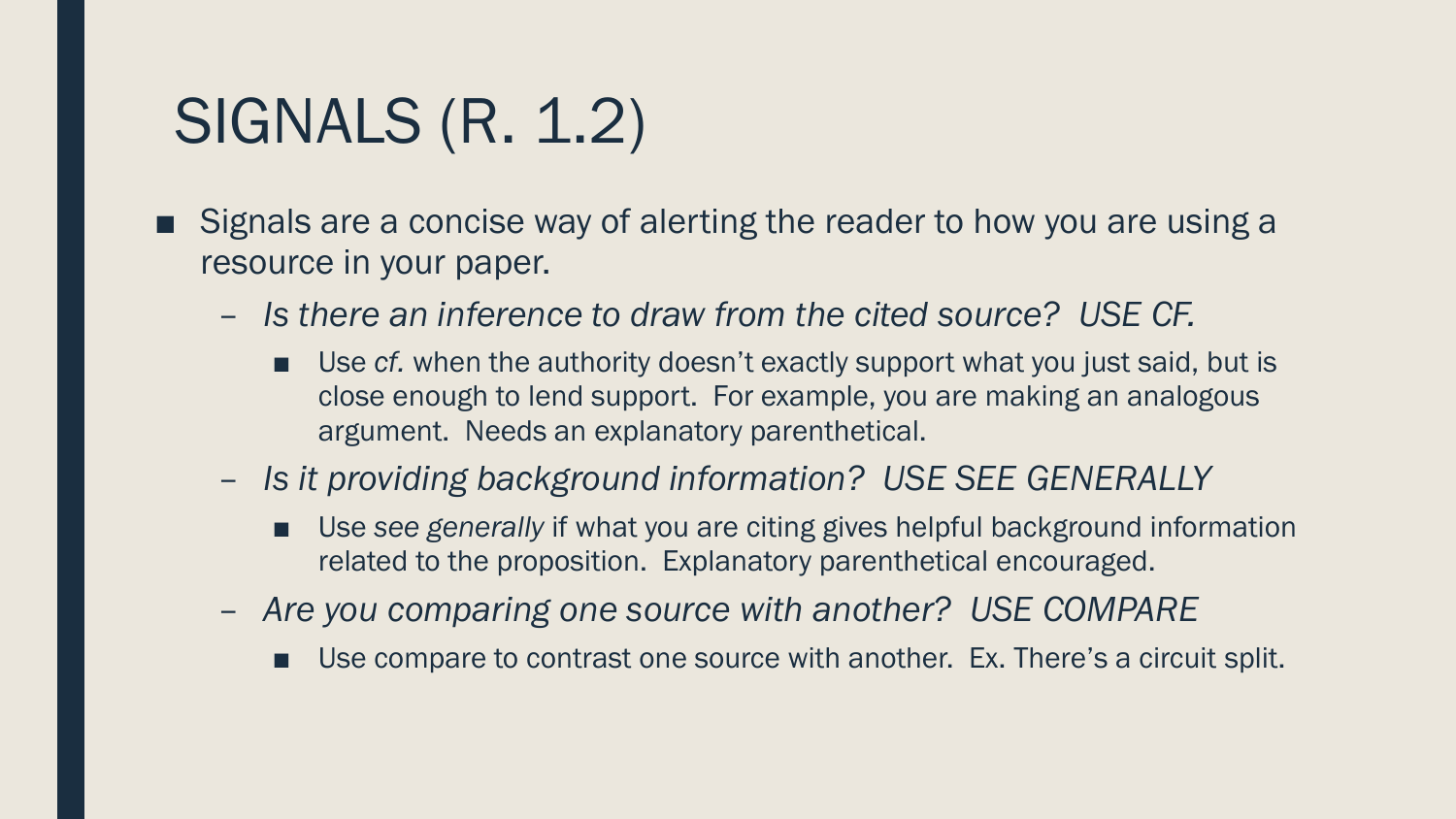#### SIGNALS (R. 1.2)

■ If the source doesn't support your proposition (for example, a case holds the exact opposite of your proposition), use negative signals:

| If the source supports the<br>proposition: | If it doesn't: |
|--------------------------------------------|----------------|
| [no signal]                                | Contra         |
| See                                        | <b>But see</b> |
| Cf.                                        | But cf.        |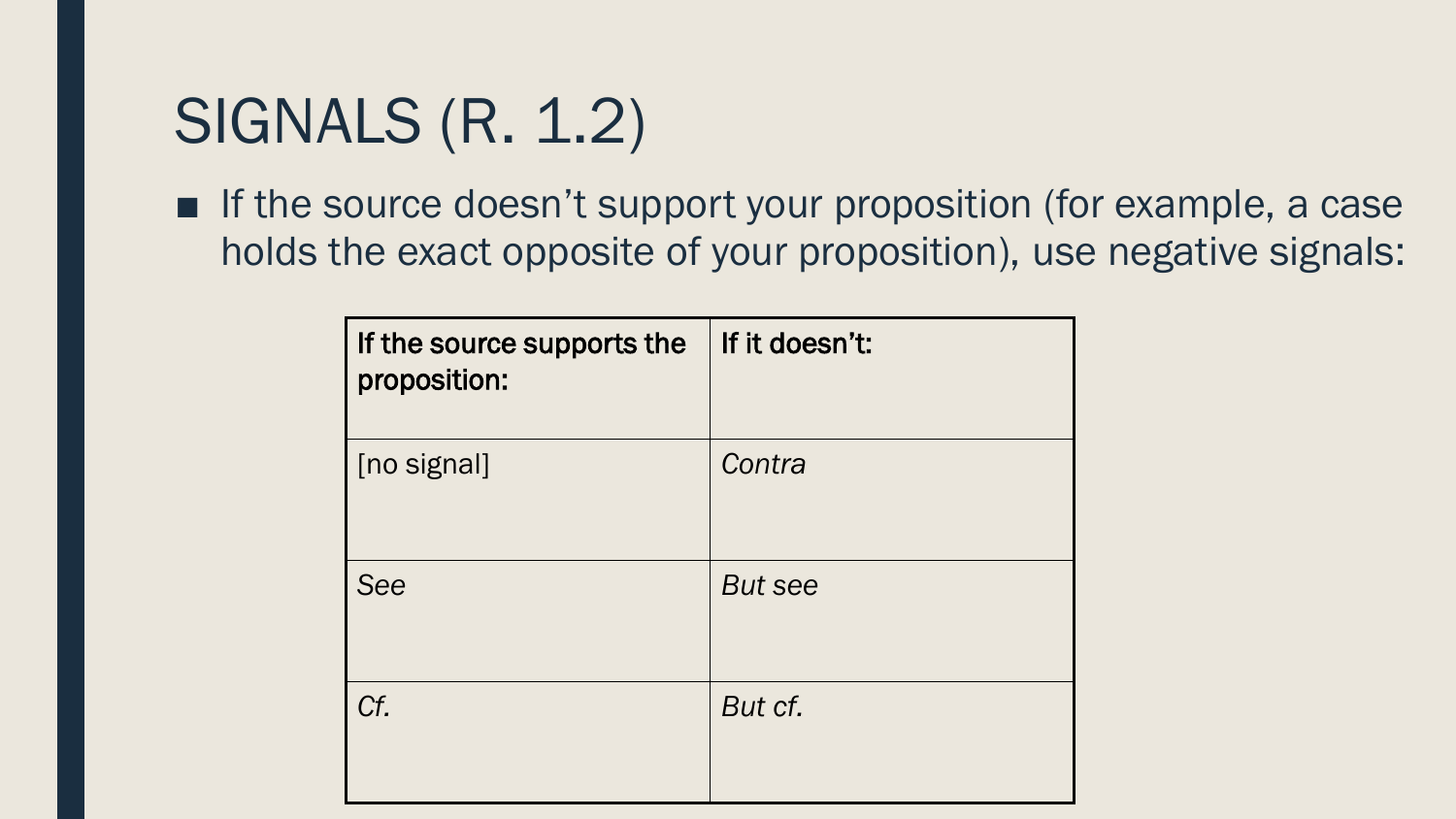#### SIGNALS: STRING CITATIONS

- Signals within the same citation string that are of the same type may be strung together and separated by semi-colons, but signals that are not in the same type must be separated by periods.
	- *See* Brown v. *Board* of Education, …; *see also . . .*
	- *See* Brown v. Board of Education, … . *But see . . .*
- You can have more than one authority that gives the same type and degree of support; when this is the case, you do not repeat the signal.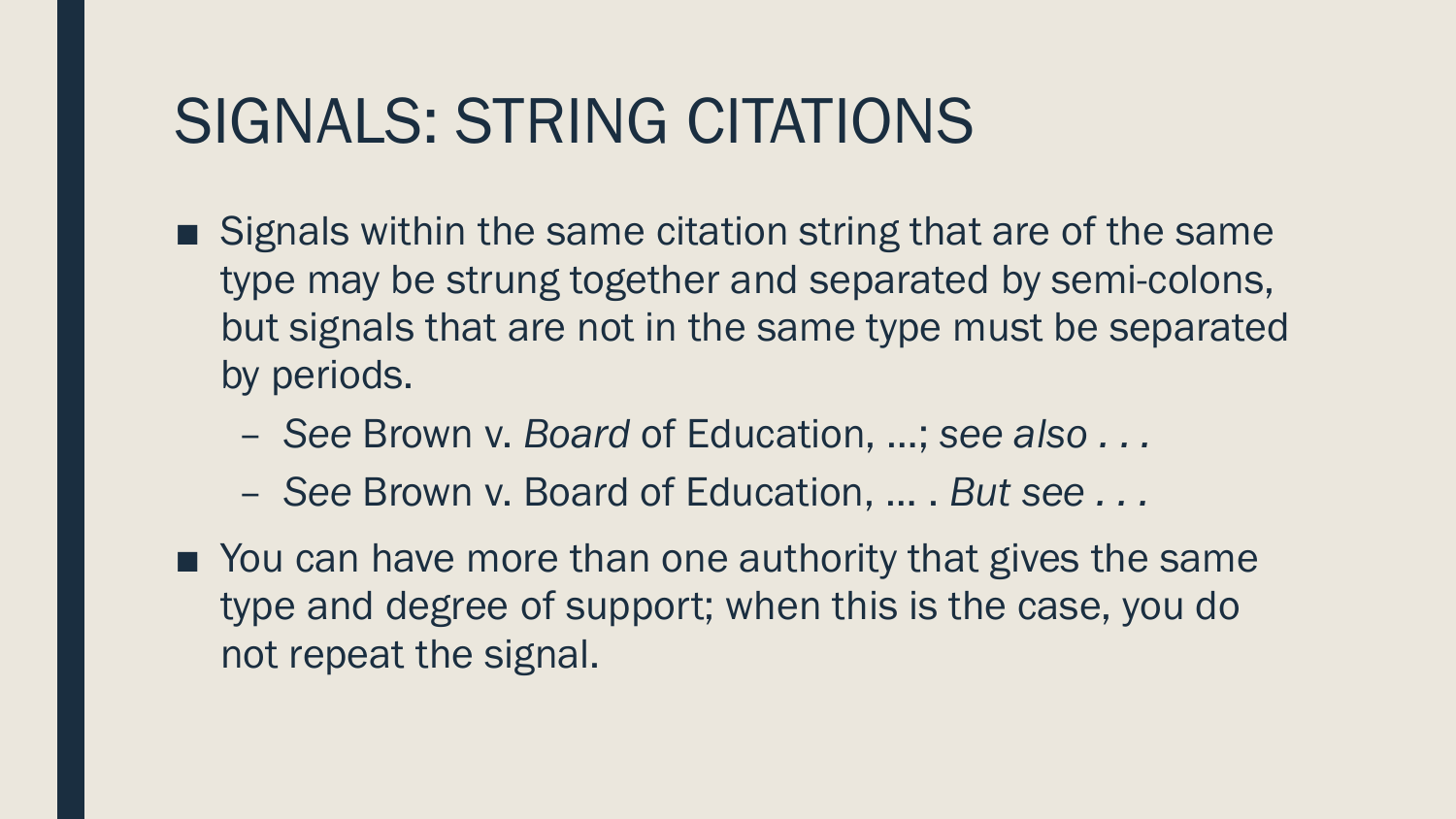## ORDER OF AUTHORITIES (R. 1.4)

- When citing to more than one authority in a footnote, you must consider the proper order of authorities (Rule 1.4):
	- *Constitutions (federal, then alphabetical by state)*
	- *Statutes (federal, then alphabetical by state)*
	- *Cases (by level of court and then by reverse chronological order within level of court)*
		- Supreme Court > Court of Appeals > District Courts > State Courts (alphabetically by state and then by rank within state)
	- *Legislative Materials*
	- *Administrative Materials*
	- *Secondary Materials*
		- Uniform codes/restatements > books > journals by professionals > student works> magazine/newspaper articles > electronic/internet sources
- BUT, if one authority is more authoritative/helpful, it precedes the others.
- AND the order of authorities begins again for EACH SIGNAL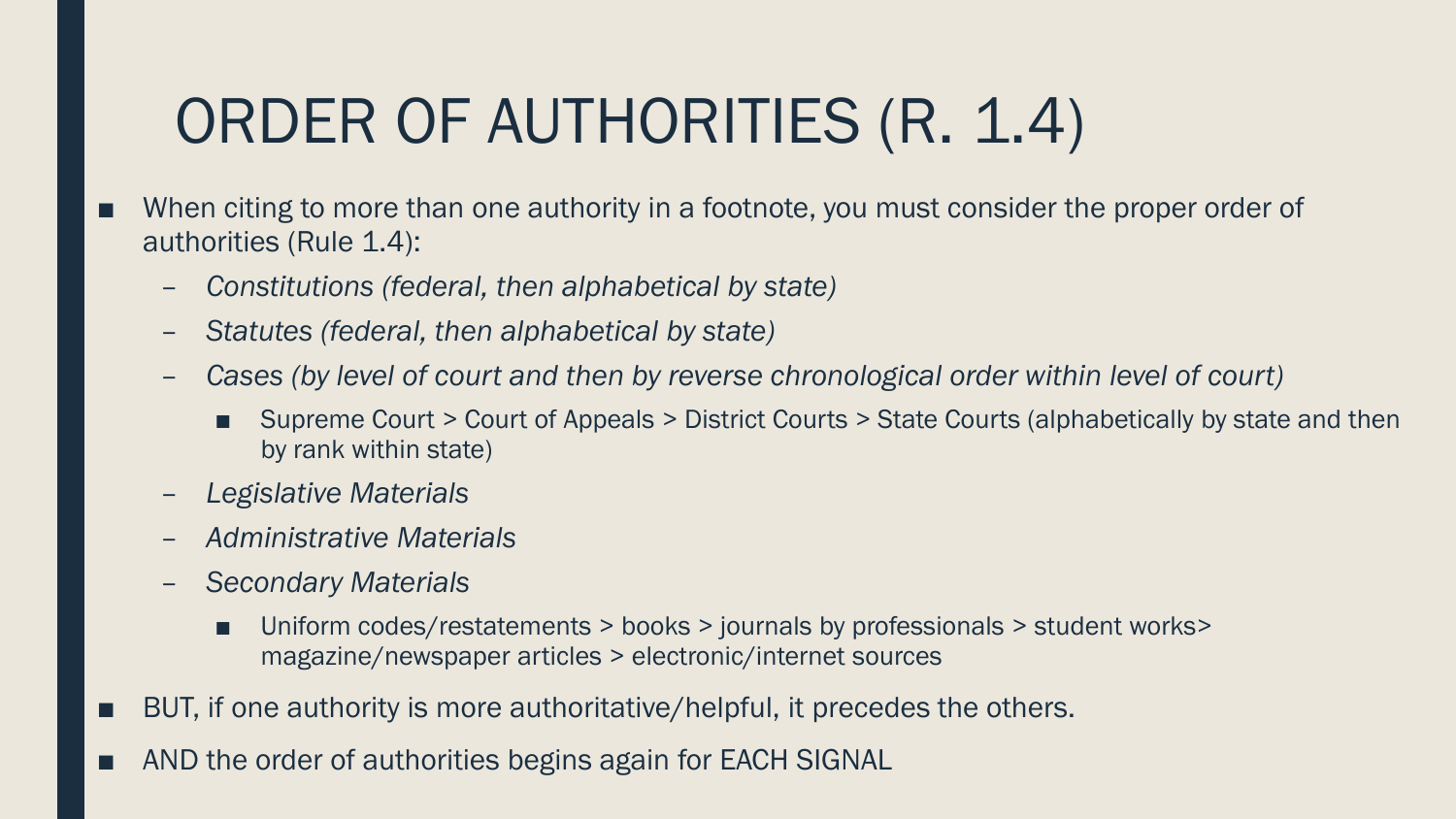#### CAPITALIZATION RULES (R. 8)

- Capitalize words in headings and titles, including the initial word and any word immediately following a colon
- DO NOT capitalize articles (the, a, an), conjunctions (and, but), prepositions (to, from) when they are four or fewer letters UNLESS they begin the heading/title or are the first word after a colon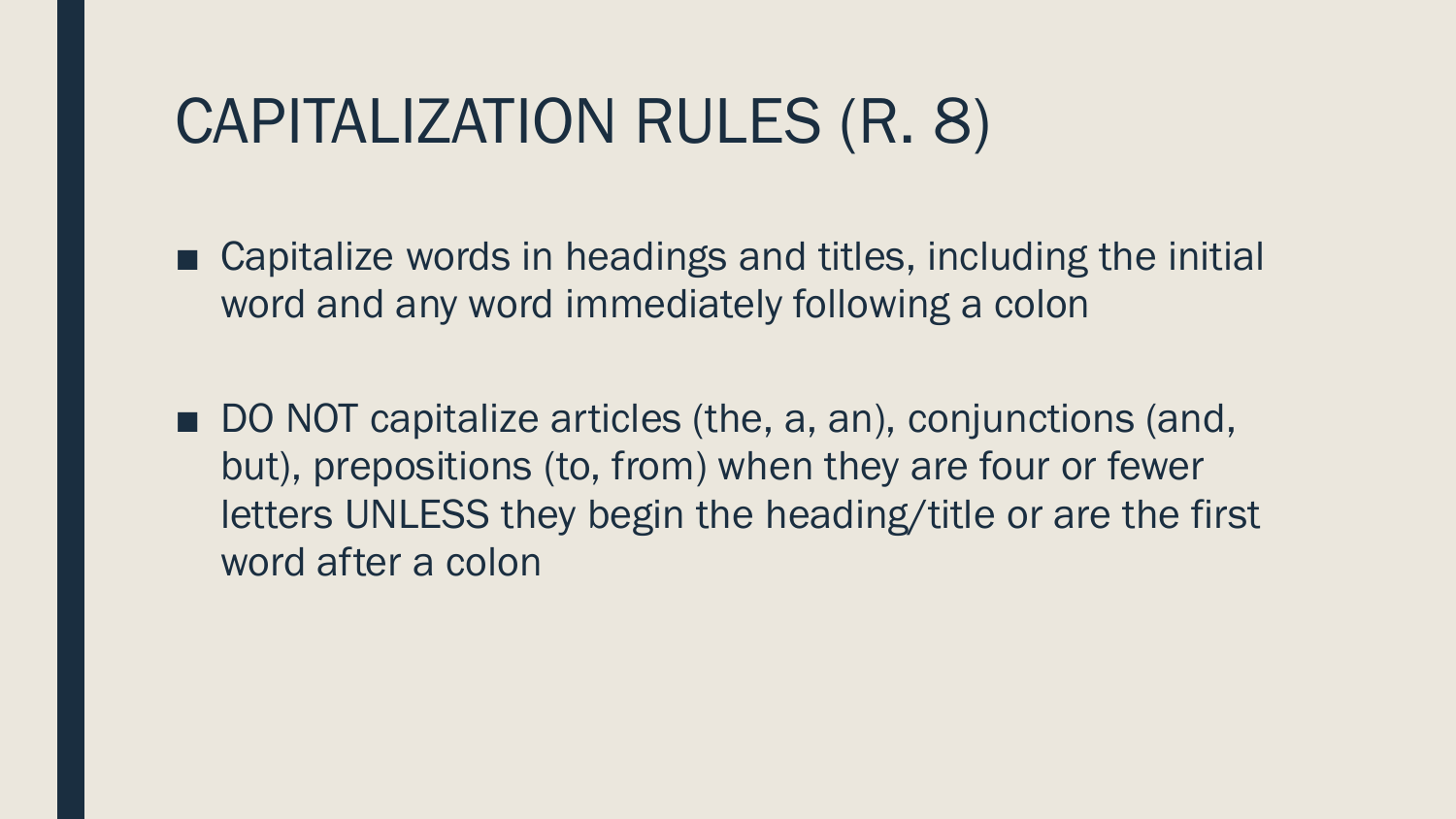#### BEST PRACTICES

- Look up every source, every time!
- Become familiar with Rules 1-8, which apply to all types of authorities.
	- Rule 1: Signals, Order of Authorities
	- Rule 2: Typefaces
	- Rule 3: Subdivisions (Volumes, parts, supplements, pages, footnotes, sections, paragraphs, internal crossreferences
	- Rule 4: short forms (*id.*, *supra*, hereinafter)